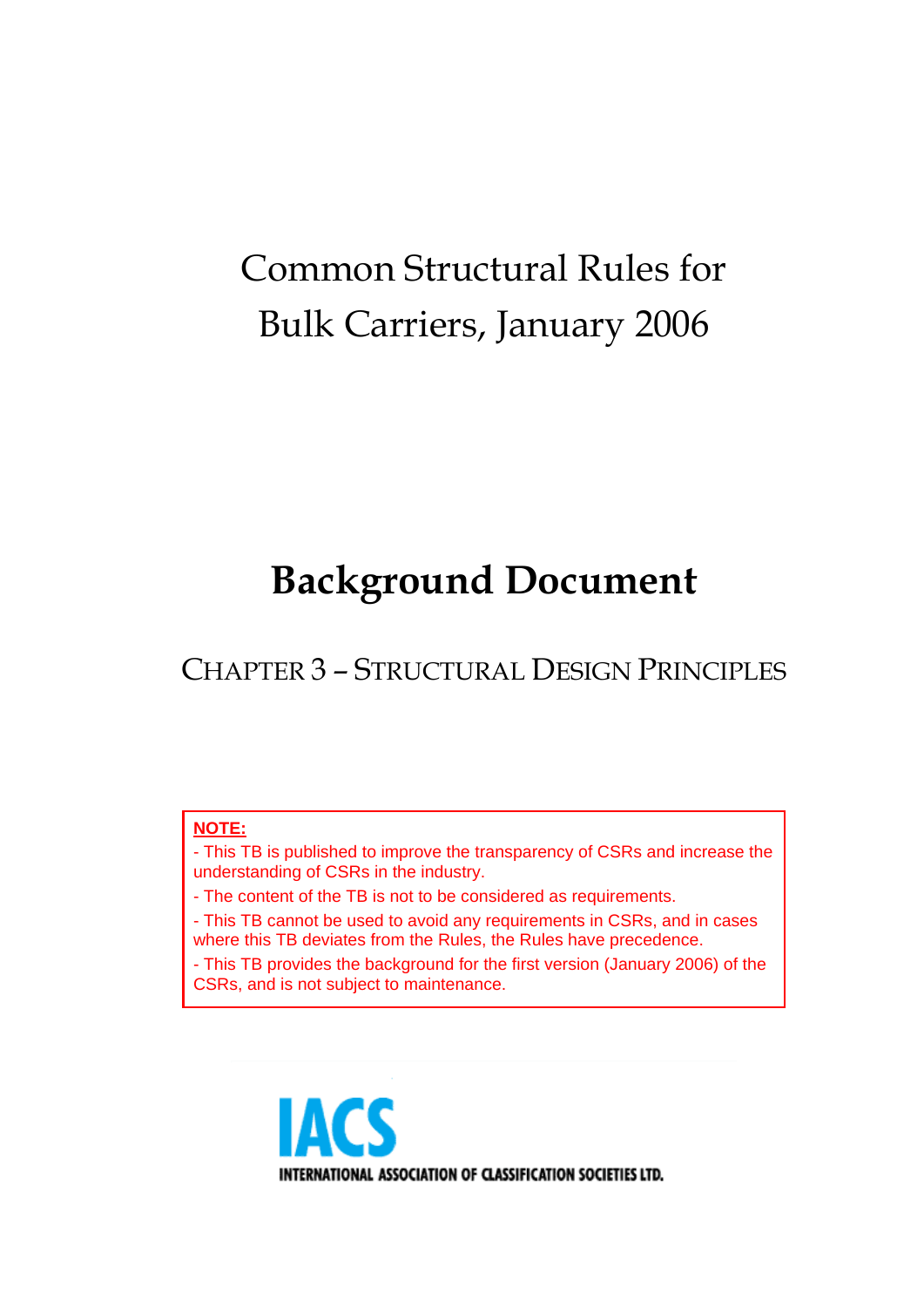### **© IACS - the International Association of Classification Societies and the International Association of Classification Societies Limited**

All rights reserved.

Except as permitted under current English legislation no part of this work may be photocopied, stored in a retrieval system, published, performed in public, adapted, broadcast, transmitted, recorded or reproduced in any form or by means, without prior permission of the copyright owner.

Where IACS has granted written permission for any part of this publication to be quoted such quotation must include acknowledgement to IACS.

Enquiries should be addressed to the Permanent Secretary, International Association of Classification Societies Ltd, 36 Broadway London, SW1H 0BH Telephone: +44 (0)20 7976 0660 Fax: +44 (0)20 7808 1100 Email: PERMSEC@IACS.ORG.UK

#### **Terms and Conditions**

The International Association of Classification Societies (IACS), its Member Societies and IACS Ltd. and their directors, officers, members, employees and agents (on behalf of whom this notice is issued) shall be under no liability or responsibility in contract or negligence or otherwise howsoever to any person in respect of any information or advice expressly or impliedly given in this document, or in respect of any inaccuracy herein or omission herefrom or in respect of any act or omission which has caused or contributed to this document being issued with the information or advice it contains (if any).

Without derogating from the generality of the foregoing, neither the International Association of Classification Societies (IACS) nor IACS Ltd. nor its Member Societies nor their directors, officers, members, employees or agents shall be liable in contract or negligence or otherwise howsoever for any direct, indirect or consequential loss to any person caused by or arising from any information, advice, inaccuracy or omission given or contained herein or any act or omission causing or contributing to any such information, advice, inaccuracy or omission given or contained herein. Any dispute concerning the provision of material herein is subject to the exclusive jurisdiction of the English courts and will be governed by English Law.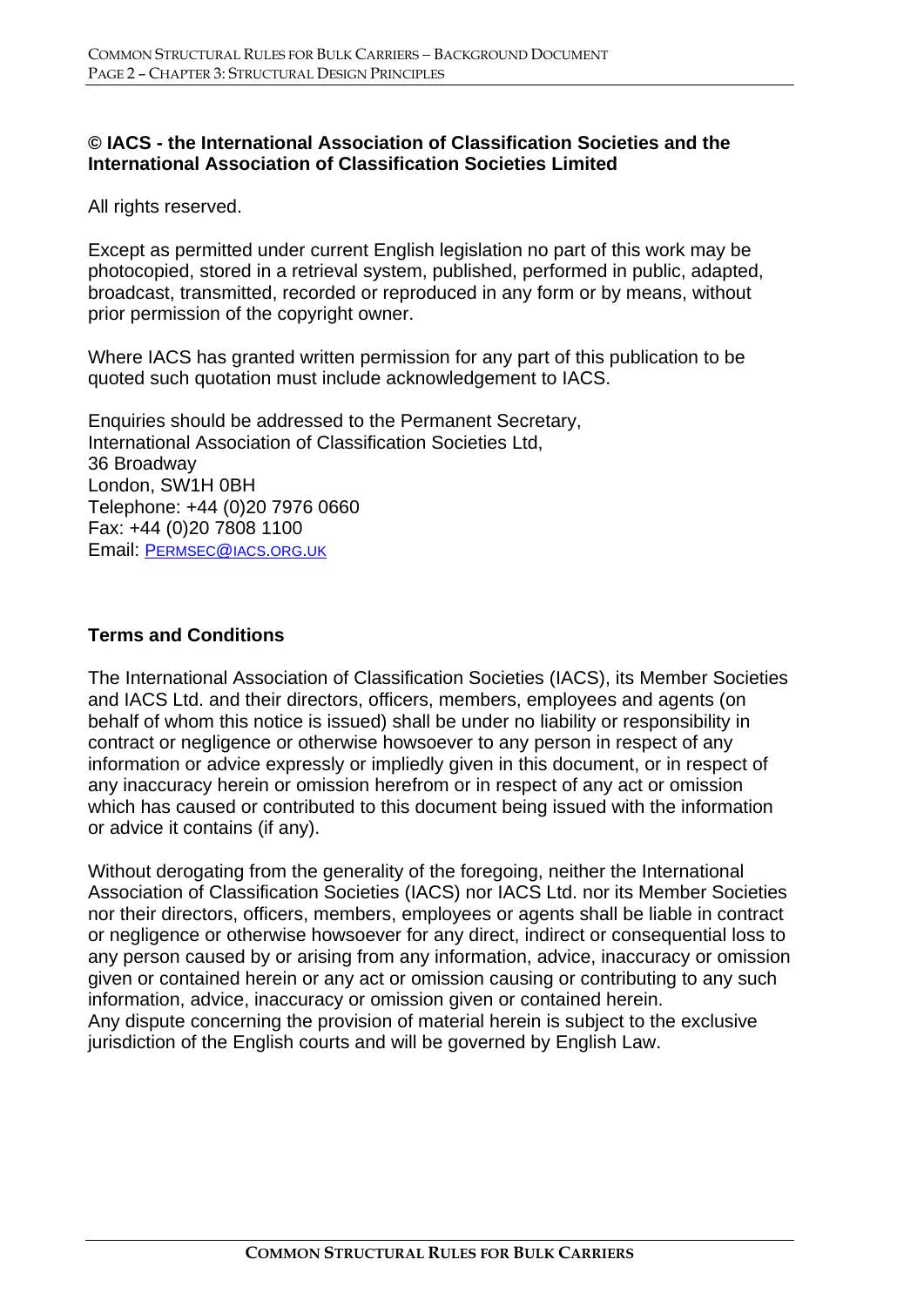# **TABLE OF CONTENTS:**

| 1.                       |  |  |  |  |  |
|--------------------------|--|--|--|--|--|
| 1.1<br>1.2<br>1.3        |  |  |  |  |  |
| 2.                       |  |  |  |  |  |
| 2.1<br>2.2<br>2.3<br>2.4 |  |  |  |  |  |
| 3.                       |  |  |  |  |  |
| 3.1<br>3.2<br>3.3        |  |  |  |  |  |
| 4.<br>4.1                |  |  |  |  |  |
| 4.2<br>4.3<br>4.4        |  |  |  |  |  |
| 5.                       |  |  |  |  |  |
| 5.1<br>5.2               |  |  |  |  |  |
|                          |  |  |  |  |  |
| 1.                       |  |  |  |  |  |
|                          |  |  |  |  |  |
| 2.                       |  |  |  |  |  |
| 2.1                      |  |  |  |  |  |
| 3.1<br>3.2<br>3.3        |  |  |  |  |  |
|                          |  |  |  |  |  |
| 1.                       |  |  |  |  |  |
| 1.1<br>1.2               |  |  |  |  |  |
|                          |  |  |  |  |  |
| 1.                       |  |  |  |  |  |
| 1.1<br>1.2               |  |  |  |  |  |
| 2.                       |  |  |  |  |  |
| 2.1                      |  |  |  |  |  |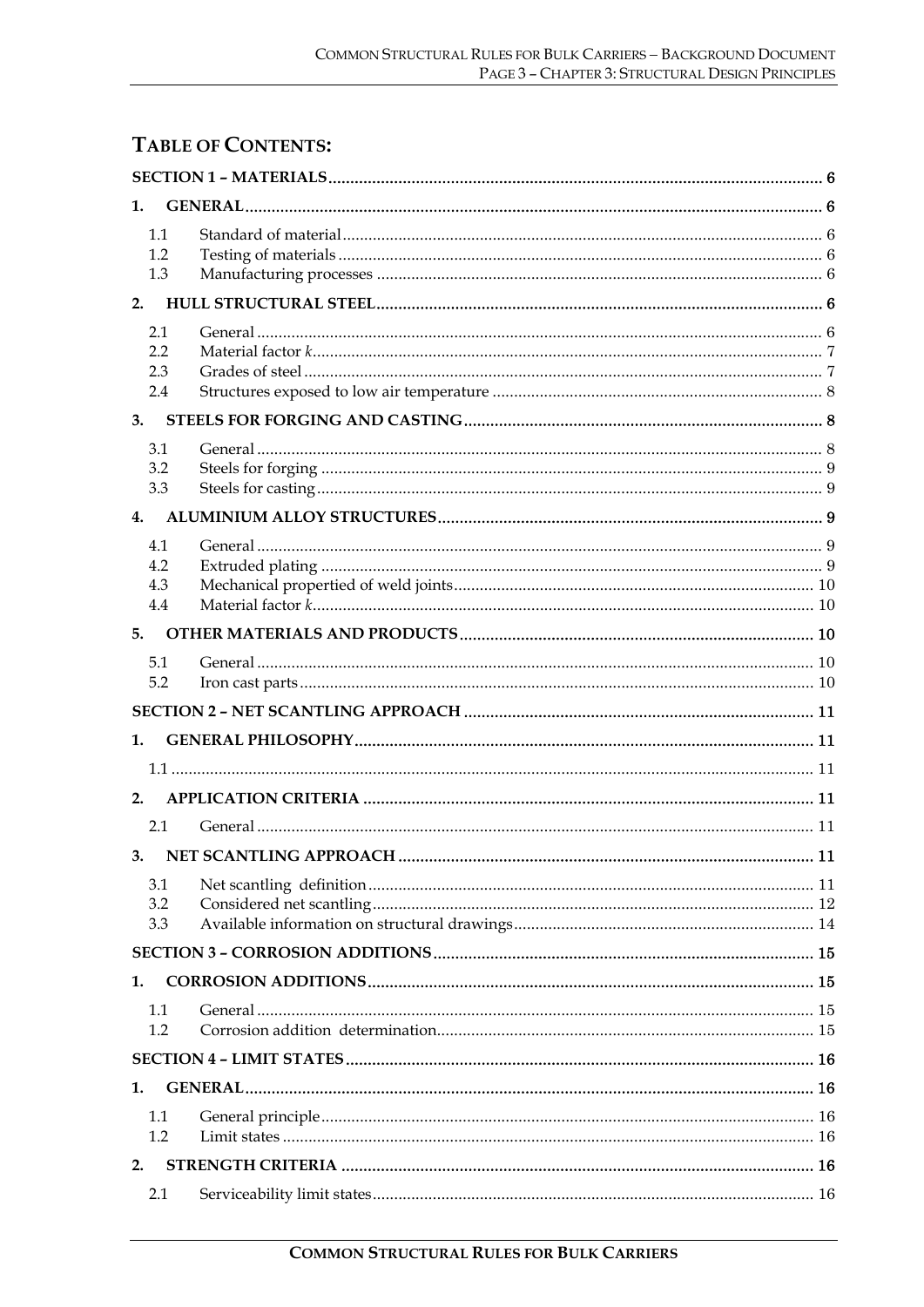| 2.2<br>2.3 |                                                                          |  |
|------------|--------------------------------------------------------------------------|--|
| 2.4        |                                                                          |  |
| 3.         |                                                                          |  |
| 3.1        |                                                                          |  |
|            |                                                                          |  |
| 1.         |                                                                          |  |
|            |                                                                          |  |
| 1.1<br>1.2 | Protection of seawater ballast tanks and void double side skin spaces 19 |  |
| 1.3        |                                                                          |  |
| 1.4        |                                                                          |  |
| 2.         |                                                                          |  |
| 2.1        |                                                                          |  |
| 3.         |                                                                          |  |
| 3.1        |                                                                          |  |
| 3.2        |                                                                          |  |
| 3.3        |                                                                          |  |
|            |                                                                          |  |
| 1.         |                                                                          |  |
|            |                                                                          |  |
|            |                                                                          |  |
| 2.         |                                                                          |  |
| 2.1        |                                                                          |  |
| 2.2        |                                                                          |  |
| 2.3        |                                                                          |  |
| 3.         |                                                                          |  |
| 3.1        |                                                                          |  |
| 4.         |                                                                          |  |
| 4.1        |                                                                          |  |
| 4.2        |                                                                          |  |
| 4.3<br>4.4 |                                                                          |  |
| 4.5        |                                                                          |  |
| 5.         |                                                                          |  |
| 5.1        |                                                                          |  |
| 5.2        |                                                                          |  |
| 5.3        |                                                                          |  |
| 5.4        |                                                                          |  |
| 5.5        |                                                                          |  |
| 5.6<br>5.7 |                                                                          |  |
| 6.         |                                                                          |  |
|            |                                                                          |  |
| 6.1<br>6.2 |                                                                          |  |
| 6.3        |                                                                          |  |
|            |                                                                          |  |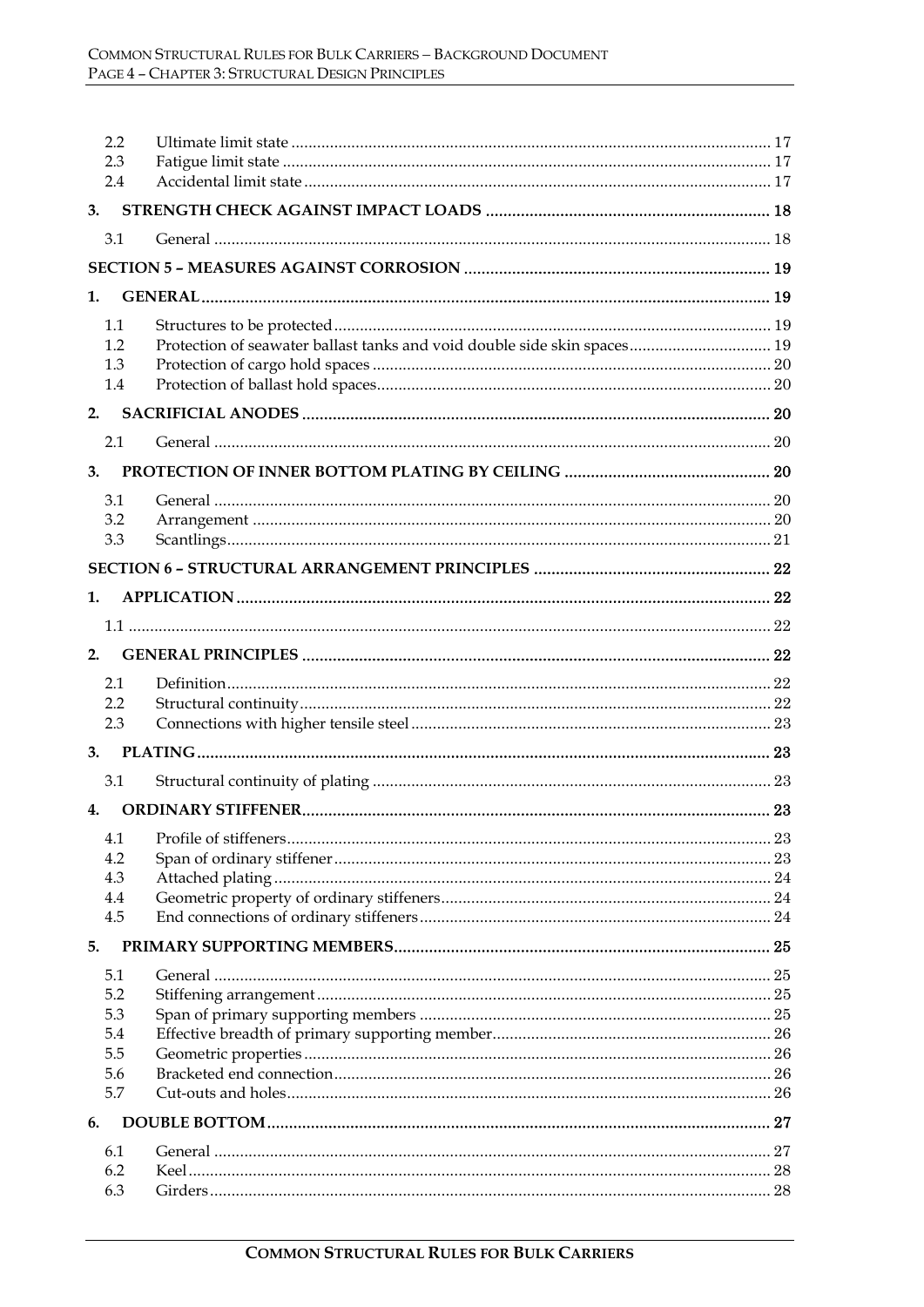| 6.4<br>6.5                                   |  |
|----------------------------------------------|--|
| 7.                                           |  |
| 7.1<br>7.2<br>7.3<br>7.4<br>7.5              |  |
| 8.                                           |  |
| 8.1<br>8.2<br>8.3<br>8.4<br>8.5<br>8.6       |  |
| 9.                                           |  |
| 9.1<br>9.2<br>9.3<br>9.4<br>9.5<br>9.6       |  |
| 10.                                          |  |
| 10.1<br>10.2<br>10.3<br>10.4<br>10.5<br>10.6 |  |
| 11.                                          |  |
| 11.1                                         |  |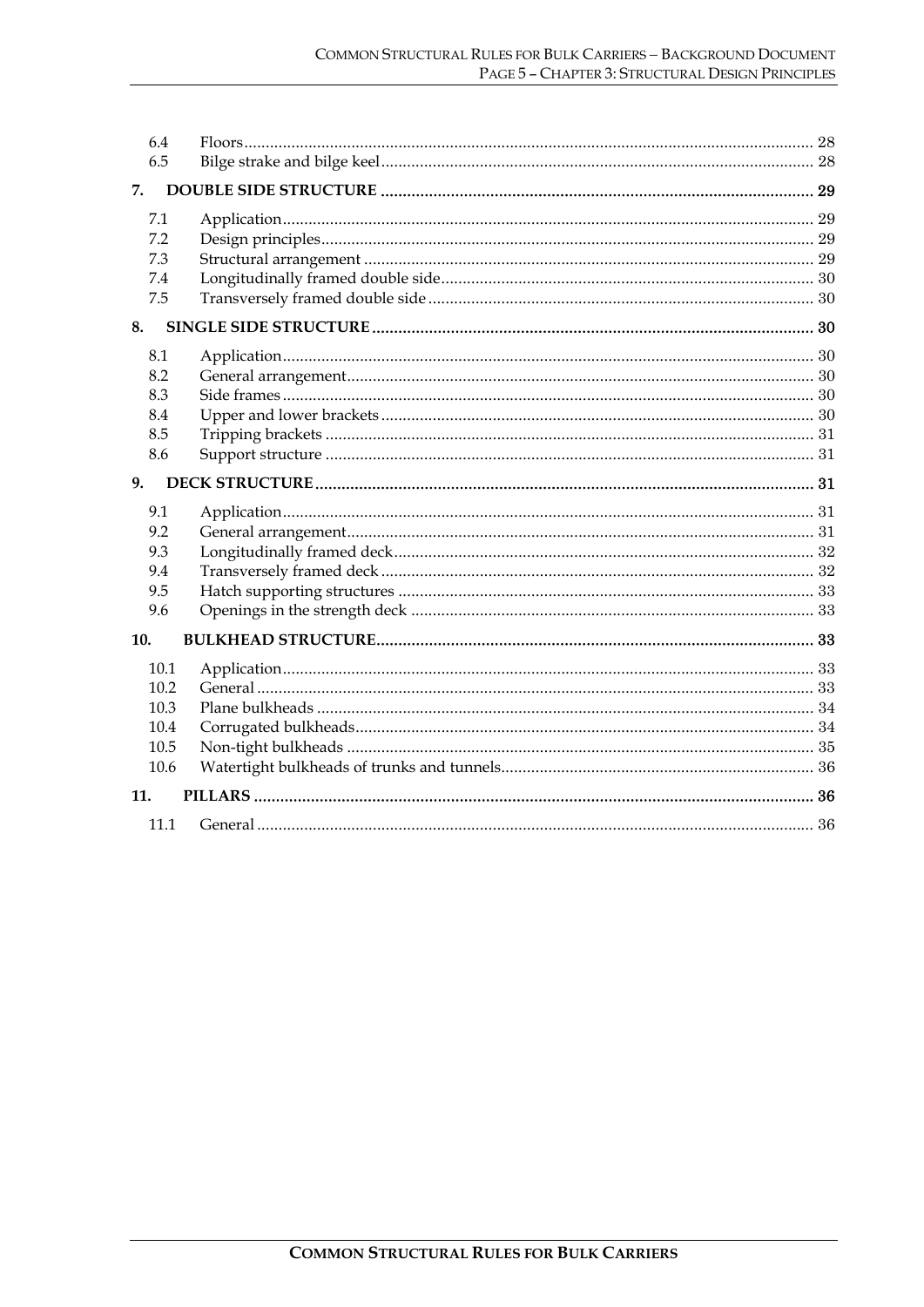# **SECTION 1 – MATERIALS**

# **1. GENERAL**

### **1.1 Standard of material**

### **1.1.1**

1.1.1.a Since regulations related to material standards, material tests, and manufacturing methods exist in the rules of every classification society, general regulations have been specified to refer to them.

### **1.1.2**

1.1.2.a Since regulations related to material standards, material tests, and manufacturing methods exist in the rules of every classification society, general regulations have been specified to refer to them.

### **1.2 Testing of materials**

#### **1.2.1**

1.2.1.a Since regulations related to material standards, material tests, and manufacturing methods exist in the rules of every classification society, general regulations have been specified to refer to them.

#### **1.3 Manufacturing processes**

#### **1.3.1**

1.3.1.a Since regulations related to material standards, material tests, and manufacturing methods exist in the rules of every classification society, general regulations have been specified to refer to them.

#### **2. HULL STRUCTURAL STEEL**

#### **2.1 General**

#### **2.1.1**

2.1.1.a This regulation is in accordance with IACS UR W11.

#### **2.1.2**

- 2.1.2.a This regulation is in accordance with IACS UR W11.
- **2.1.3**
- 2.1.3.a This regulation is in accordance with IACS UR W11.

#### **2.1.4**

2.1.4.a This regulation is in accordance with IACS UR W11.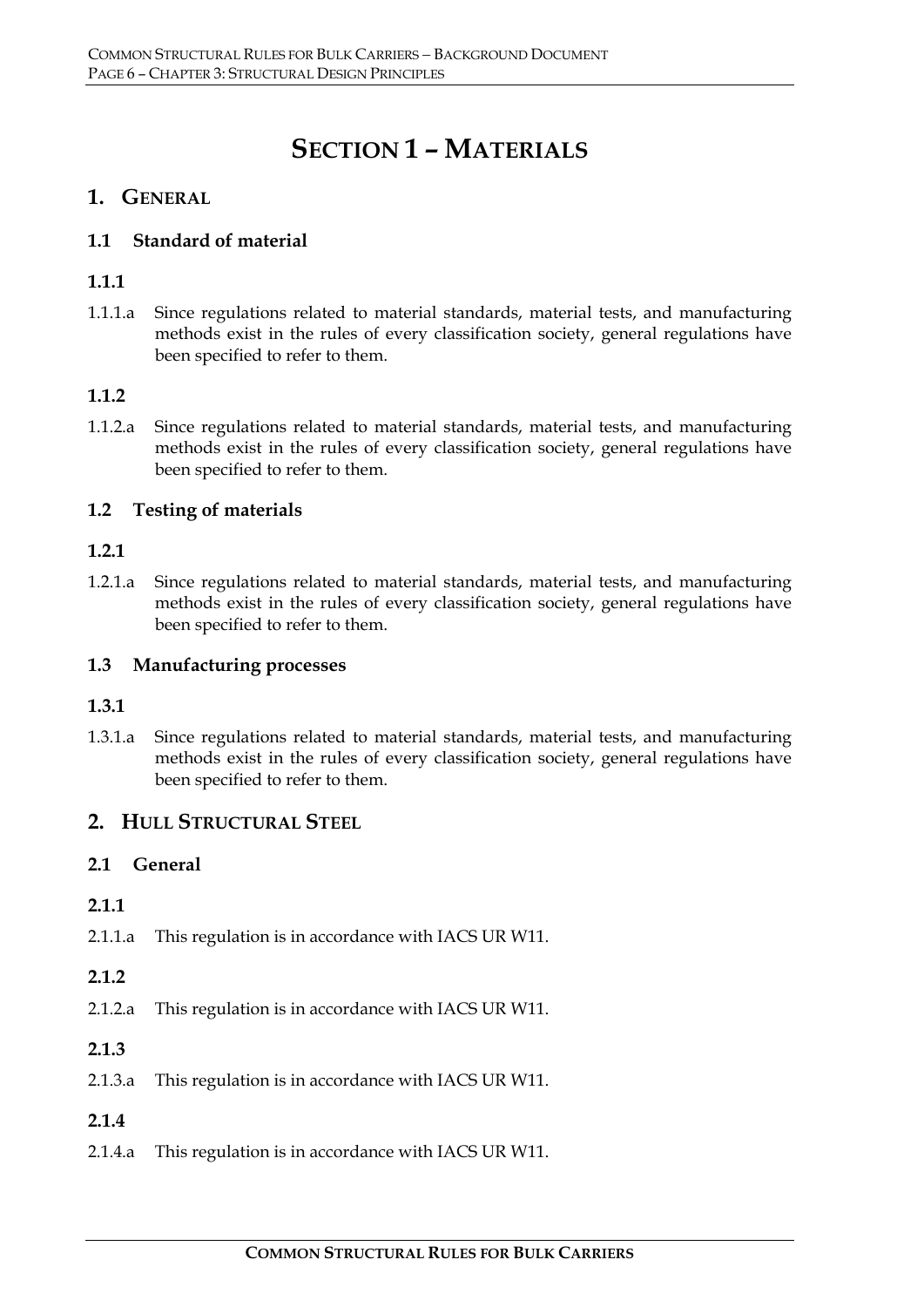# **2.1.5**

2.1.5.a This regulation is in accordance with IACS UR W11.

# **2.2 Material factor** *k*

### **2.2.1**

2.2.1.a Material factor specified in 2.2 is arrived at by including the material factor of HT40, 0.68, specified in the regulation IACS UR S4. The material factor of HT40 has been established based on the existing treatment in each classification society, and is therefore consistent with the value in Part CSR-T.

### **2.3 Grades of steel**

### **2.3.1**

2.3.1.a Regulations related to steel grades specified in 2.3, 2.4, and usage categories of materials are the same as in IACS UR S6. CSR evaluates structural dimensions based on the net scantling approach, but the usage categories of steel are based on the gross scantlings (scantlings in drawings).

There is a requirement in Reg. 6.5.3, Chapter XII of the SOLAS Convention and its interpretation in Clause 4.2 of SLS. 14 Circ. 250 that states, "If the damage is a crack in the weld, its instantaneous propagation should be avoided. This should be realized by appropriate design and selection of material." To comply with this requirement, CSR has usage categories of material as in Table 4 in the rules. For BC-A and BC-B ships complying with Reg. 6.5.3, Chapter 12 of the SOLAS Convention, the material at locations in the range of 0.125 times the span of hold frames above and below the point of intersection of the hold frame lower bracket, side shell plating and bilge hopper slant plate in single side skin structure is required to be higher than grade D/DH.

#### **2.3.2**

- 2.3.2.a This regulation is in accordance with IACS UR S6.1.
- **2.3.3**
- 2.3.3.a This regulation is based on BV Rules Part B Chapter 4 Section 1, Note 2 of Table 3.
- **2.3.4**
- 2.3.4.a This regulation is based on BV Rules Part B Chapter 4 Section 1, Note 3 of Table 3.
- **2.3.5**
- 2.3.5.a This regulation is based on BV Rules Part B Chapter 4 Section 1, 2.4.4.
- **2.3.6**
- 2.3.6.a This regulation is based on BV Rules Part B Chapter 4 Section 1, 2.4.5.
- **2.3.7**
- 2.3.7.a This regulation is based on BV Rules Part B Chapter 4 Section 1, 2.4.6.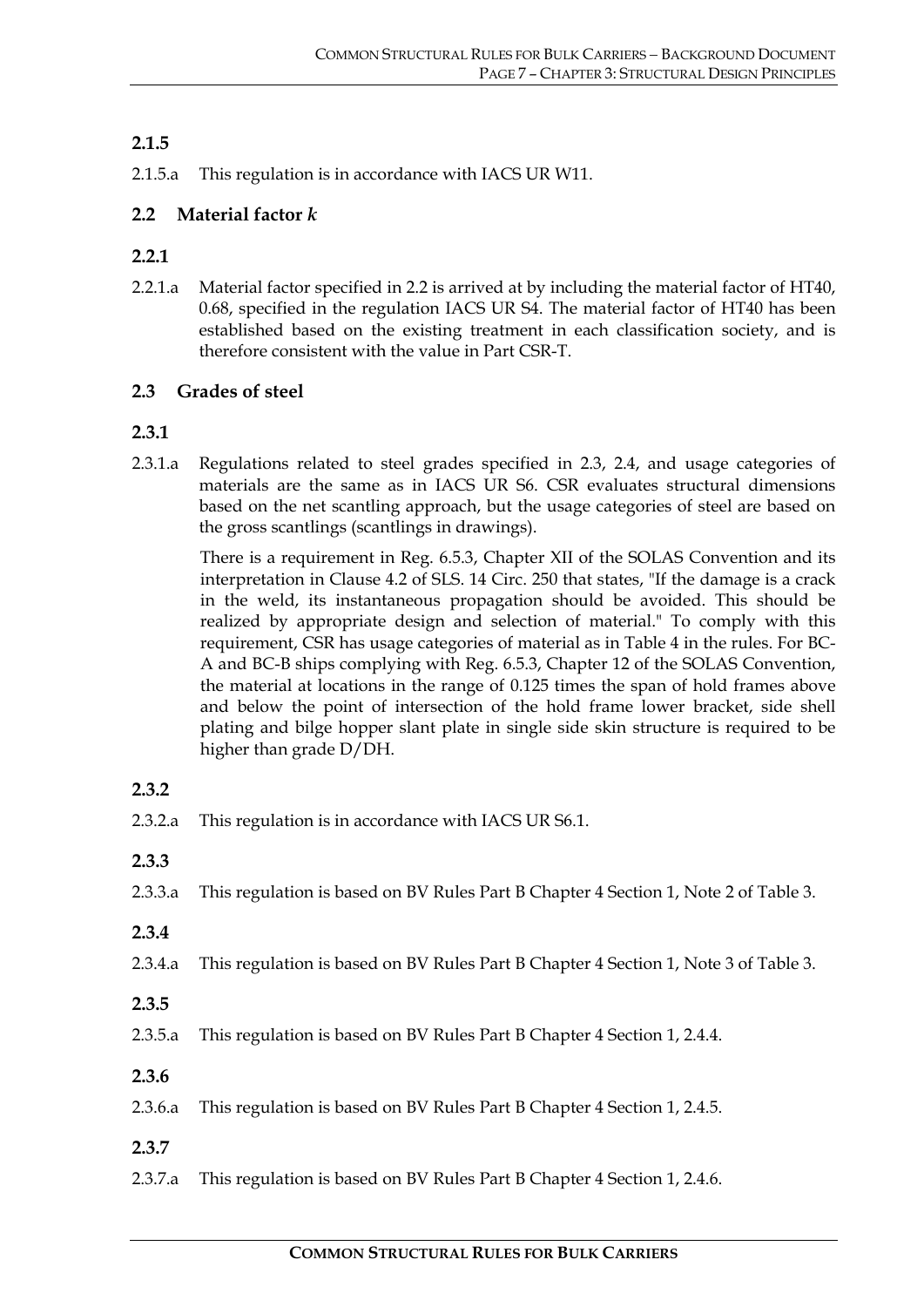2.3.8.a This regulation is based on BV Rules Part B Chapter 4 Section 1, 2.4.7.

#### **2.3.9**

2.3.9.a This regulation is based on BV Rules Part B Chapter 4 Section 1, 2.4.8.

#### **2.3.10**

2.3.10.a This regulation is based on BV Rules Part B Chapter 4 Section 1, 2.4.9.

#### **2.3.11**

2.3.11.a This regulation is based on BV Rules Part B Chapter 4 Section 1, 2.4.10.

#### **2.4 Structures exposed to low air temperature**

#### **2.4.1**

2.4.1.a It is considered that for this topic, no information in addition to that shown in the Rules is necessary to explain the background.

#### **2.4.2**

2.4.2.a This regulation is in accordance with IACS UR S6.2.

#### **2.4.3**

2.4.3.a This regulation is in accordance with IACS UR S6.2.

#### **2.4.4**

2.4.4.a This regulation is in accordance with IACS UR S6.2.

#### **2.4.5**

- 2.4.5.a This regulation is in accordance with IACS UR S6.2.
- **2.4.6**
- 2.4.6.a This regulation is in accordance with IACS UR S6.2.

# **3. STEELS FOR FORGING AND CASTING**

#### **3.1 General**

#### **3.1.1**

3.1.1.a This regulation is based on BV Rules Part B Chapter 4 Section 1, 3.1.1.

#### **3.1.2**

3.1.2.a This regulation is based on BV Rules Part B Chapter 4 Section 1, 3.1.2.

# **3.1.3**

3.1.3.a This regulation is based on BV Rules Part B Chapter 4 Section 1, 3.1.3.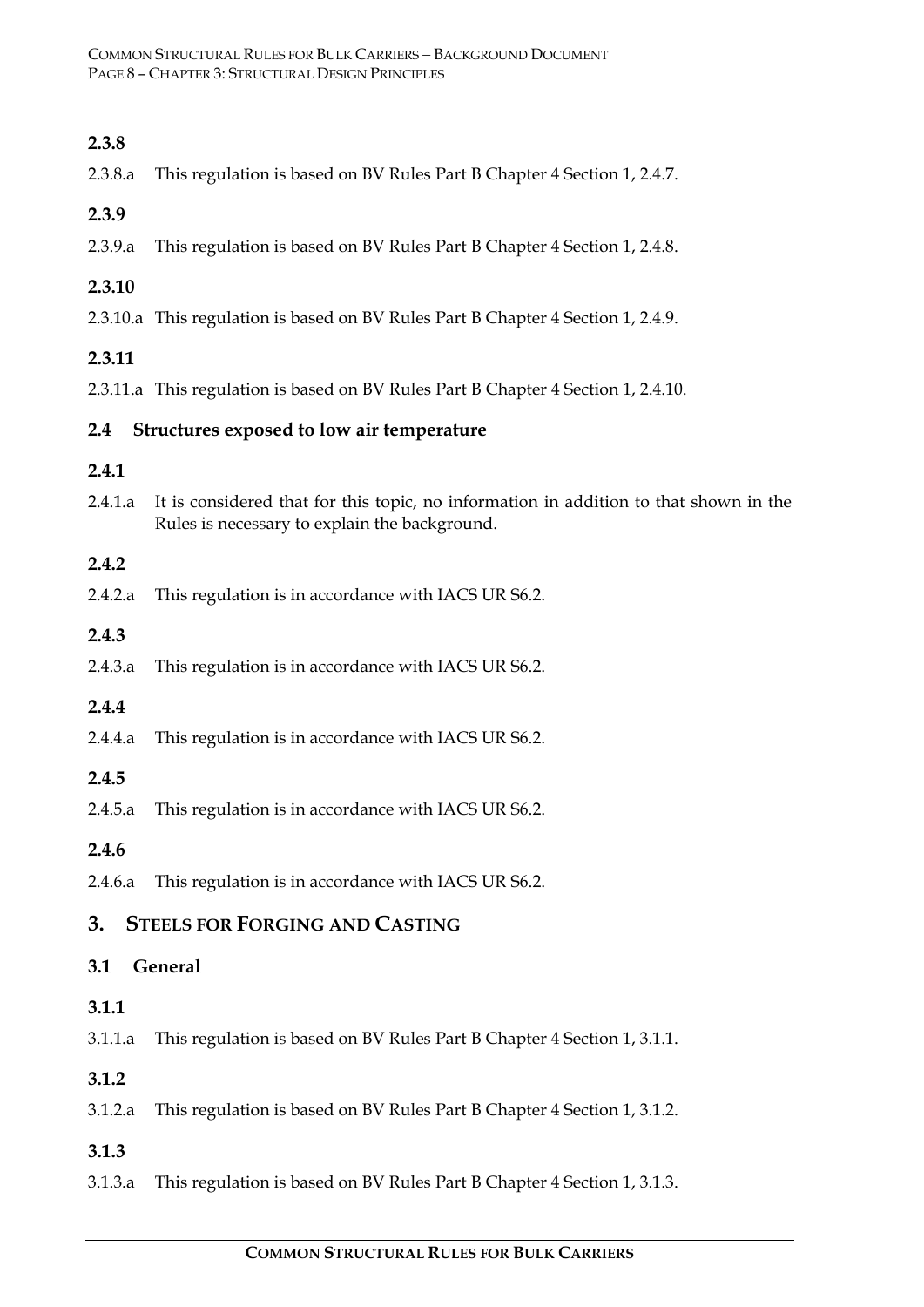# **3.2 Steels for forging**

#### **3.2.1**

3.2.1.a This regulation is based on BV Rules Part B Chapter 4 Section 1, 3.2.2.

# **3.3 Steels for casting**

- **3.3.1**
- 3.3.1.a This regulation is based on BV Rules Part B Chapter 4 Section 1, 3.3.1.

### **3.3.2**

3.3.2.a This regulation is based on BV Rules Part B Chapter 4 Section 1, 3.3.3.

### **3.3.3**

3.3.3.a This regulation is based on BV Rules Part B Chapter 4 Section 1, 3.3.4.

# **4. ALUMINIUM ALLOY STRUCTURES**

# **4.1 General**

#### **4.1.1**

4.1.1.a This regulation is based on BV Rules Part B Chapter 4 Section 1, 4.1.1.

- **4.1.2**
- 4.1.2.a This regulation is based on BV Rules Part B Chapter 4 Section 1, 4.1.2.

#### **4.1.3**

4.1.3.a This regulation is based on BV Rules Part B Chapter 4 Section 1, 4.1.3.

# **4.2 Extruded plating**

**4.2.1**

4.2.1.a This regulation is based on BV Rules Part B Chapter 4 Section 1, 4.2.1.

#### **4.2.2**

4.2.2.a This regulation is based on BV Rules Part B Chapter 4 Section 1, 4.2.2.

**4.2.3**

4.2.3.a This regulation is based on BV Rules Part B Chapter 4 Section 1, 4.2.3.

- **4.2.4**
- 4.2.4.a This regulation is based on BV Rules Part B Chapter 4 Section 1, 4.2.4.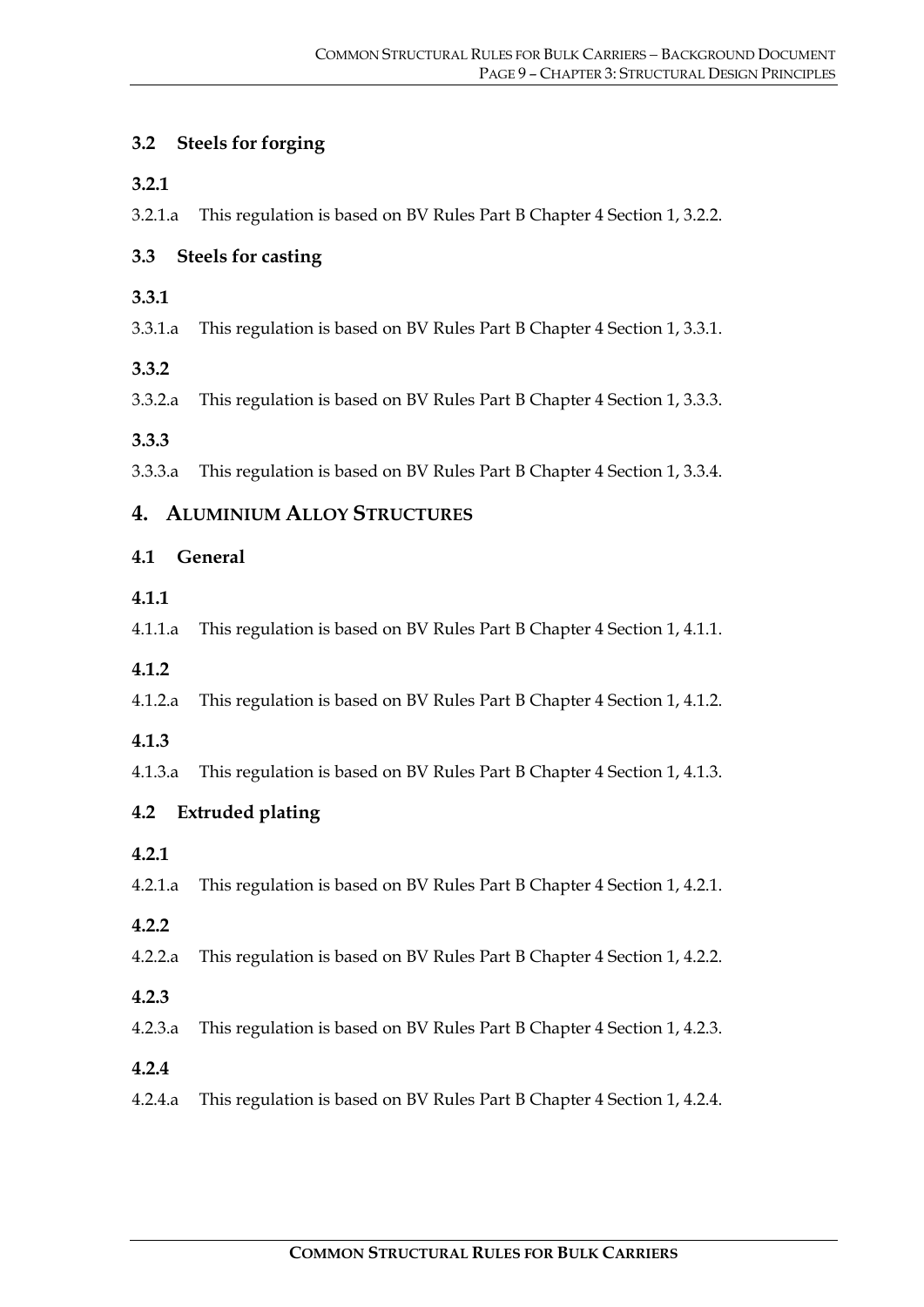# **4.3 Mechanical propertied of weld joints**

### **4.3.1**

4.3.1.a This regulation is based on BV Rules Part B Chapter 4 Section 1, 4.3.1.

# **4.3.2**

4.3.2.a This regulation is based on BV Rules Part B Chapter 4 Section 1, 4.3.2.

# **4.3.3**

4.3.3.a This regulation is based on BV Rules Part B Chapter 4 Section 1, 4.3.3.

# **4.4 Material factor** *k*

# **4.4.1**

4.4.1.a This regulation is based on BV Rules Part B Chapter 4 Section 1, 4.4.1.

# **4.4.2**

4.4.2.a This regulation is based on BV Rules Part B Chapter 4 Section 1, 4.4.2.

# **5. OTHER MATERIALS AND PRODUCTS**

# **5.1 General**

# **5.1.1**

5.1.1.a This regulation is based on BV Rules Part B Chapter 4 Section 1, 5.1.1.

# **5.1.2**

5.1.2.a This regulation is based on BV Rules Part B Chapter 4 Section 1, 5.1.2.

# **5.1.3**

5.1.3.a This regulation is based on BV Rules Part B Chapter 4 Section 1, 5.1.3.

# **5.2 Iron cast parts**

# **5.2.1**

5.2.1.a This regulation is based on BV Rules Part B Chapter 4 Section 1, 5.2.1.

# **5.2.2**

5.2.2.a This regulation is based on BV Rules Part B Chapter 4 Section 1, 5.2.2.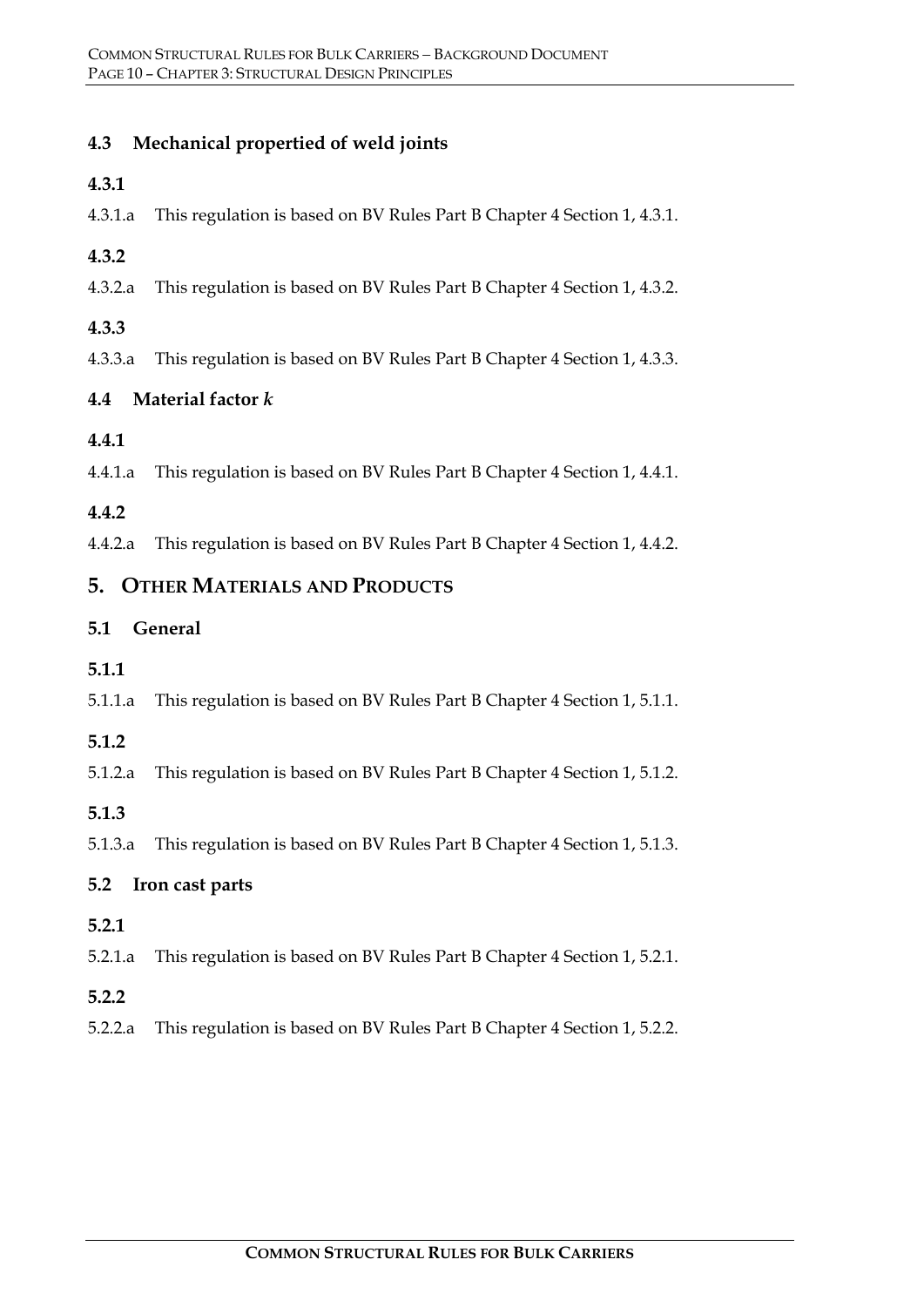# **SECTION 2 – NET SCANTLING APPROACH**

# **1. GENERAL PHILOSOPHY**

**1.1**

# **1.1.1**

1.1.1.a This regulation gives the concept of the net scantling approach. In CSR for Bulk Carriers, similar to CSR for Tankers, all strength regulations including those for fatigue strength assessment are based on the net scantling approach.

# **2. APPLICATION CRITERIA**

### **2.1 General**

### **2.1.1**

2.1.1.a The structural scantlings in the Rules are based on the net scantling approach, but for massive structures such as superstructure, deck house, rudder structure, and massive pieces of forgings and castings, the scantlings of which are decided by empirical formulae, one cannot distinguish clearly the scantlings according to strength and the scantlings according to corrosion and thickness diminution; therefore, the non-application of the net scantling approach has been noted in 2.1.1.

#### **2.1.2**

2.1.2.a This regulation describes the strength properties for which the net scantling approach is applicable.

# **2.1.3**

2.1.3.a This regulation shows that the as-built scantlings are greater than the required gross scantlings. If addition in plating thickness is requested by the shipowner, the asbuilt scantlings will include this addition. The required gross scantling is the scantling obtained by adding the corrosion addition specified in Section 3, Chapter 3 to the required net scantling, as described in the explanations on notations. The corrosion addition is in 0.5-mm units, but the required net scantlings are not in 0.5 mm units. To round off the required net scantlings to 0.5-mm units, the method adopted was to round off to one decimal digit by discarding the second decimal digit if its value is 2 and below, and adding 1 to the first digit if the value of the second digit is 3 and above. This method is consistent with the method used in CSR for Tankers.

# **3. NET SCANTLING APPROACH**

# **3.1 Net scantling definition**

# **3.1.1 Required thickness**

3.1.1.a Definition of required thickness is specified.

This regulation has been set to define the net scantling approach. Net scantlings can be broadly divided into two parts as follows: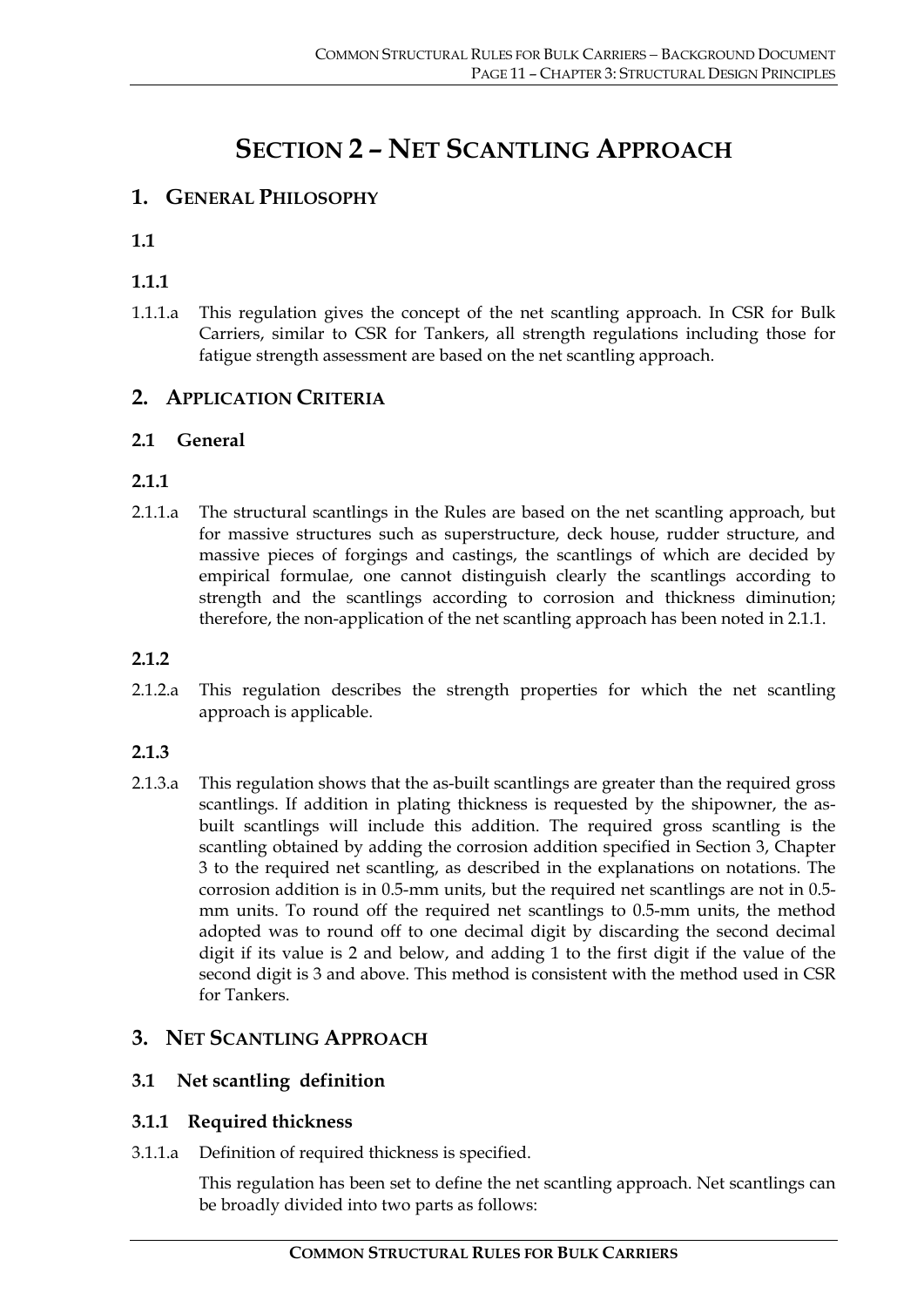- (a) Required thickness determined from rule formulae
- (b) Scantling that determines the structural properties, such as section properties from rule formulae, or thickness assessed from direct strength calculations, longitudinal bending strength, or fatigue strength assessment.

The irem (a) mentioned above was defined as the required net scantling, while the item (b) mentioned above was defined as the offered net scantling, and the applicable method of corrosion addition for each case was clearly defined.

#### **3.1.2 Offered thickness**

3.1.2.a Definition of offered thickness is specified.

#### **3.1.3 Net thickness for plate**

3.1.3.a Definition of net thickness for plate (net thickness offered) is specified.

#### **3.1.4 Net section modulus for stiffener**

3.1.4.a This regulation is a clarification of net section modulus for stiffener.

#### **3.2 Considered net scantling**

#### **3.2.1 Yielding check of the hull girder**

3.2.1.a The regulations of 3.2 show the application of corrosion addition for each strength assessment. A summary of the application of corrosion addition is shown in Table 3.2.1.

|                                                                                        | Corrosion<br>addition                       | HG stress     |                   |               |
|----------------------------------------------------------------------------------------|---------------------------------------------|---------------|-------------------|---------------|
| Local members and primary<br>supporting members of ships<br>below 150 m (rule formula) | Thickness (including)<br>minimum thickness) |               | $t_{corr}$        | $0.5t_{corr}$ |
|                                                                                        | Section characteristic                      |               | $t_{\text{corr}}$ | $0.5t_{corr}$ |
| <b>FEA</b>                                                                             | Stress assessment                           |               | $0.5t_{corr}$     | $0.5t_{corr}$ |
| Primary supporting members                                                             | Buckling assessment                         |               | $t_{corr}$        | $0.5t_{corr}$ |
| of ships above 150 m                                                                   | Minimum thickness                           |               | $t_{corr}$        |               |
| Hull Girder                                                                            | Section characteristic                      |               | $0.5t_{corr}$     |               |
|                                                                                        | <b>Buckling</b>                             |               | $t_{corr}$        | $0.5t_{corr}$ |
| Hull girder ultimate strength                                                          | $0.5t_{corr}$                               | $0.5t_{corr}$ |                   |               |
|                                                                                        | Stiffener                                   |               | $0.5t_{corr}$     | $0.5t_{corr}$ |
| Fatigue strength                                                                       | <b>FEA</b>                                  | General       | $0.5t_{corr}$     | $0.5t_{corr}$ |
|                                                                                        |                                             | Detail        | $0.5t_{corr}$     | $0.5t_{corr}$ |

Table 3.2.1 Application of corrosion addition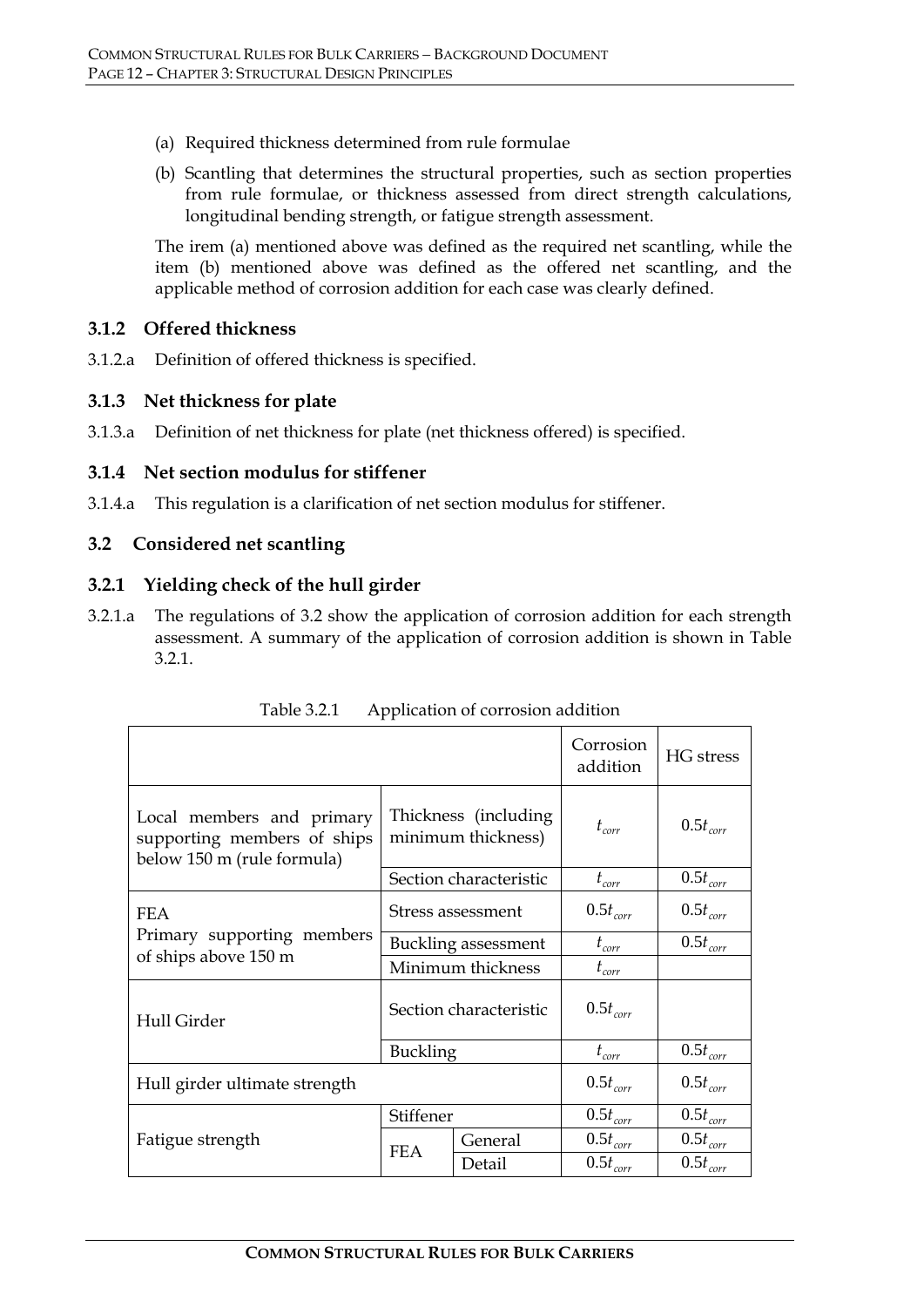For assessment of overall strength by the direct strength calculation or assessment of hull girder strength, the assumption that the thickness of all structural members to be assessed reduces to the permissible wastage amount is an assumption on the side of excessive safety. Considering the variation in the corrosion phenomenon, reduction in thickness to the average wastage amount may be assumed, but half the corrosion addition may be considered as the average wastage amount. In assessing the buckling strength of stiffeners or panels, stresses acting on the stiffeners or panels are used assuming that complete structures are in a fully corroded state on the average. On the other hand, since critical buckling stresses in stiffeners or panels are for local structures, these structures are assumed to be in a fully corroded state of 100% of corrosion addition for assessment on the side of safety.

Repetitive loads encountered within the assumed service period were considered for fatigue strength assessment. Assessment is difficult for the elapsed period from the time of a new ship when the members to be assessed are not corroded at all, until the members to be assessed are in the wasted condition with the corrosion amount assumed for the assumed service period. It was therefore decided to assume an average corrosion and reduced thickness condition that occur during the assumed service period. In the application of average corrosion amount in the fatigue strength assessment, since corrosion is ignored during the period the painting is effective, the assessment is very much on the safe side. As a conclusion, two corrosion models are considered; that is 100% corrosion additions are taken for the local scantling formulae and buckling capacity assessment and 50% corrosion additions are taken for Hull girder check, FEA and Fatigue check.

#### **3.2.2 Global stress such as stress due to hull girder bending moment and shear force**

3.2.2.a The regulations of 3.2 show the application of corrosion addition for each strength assessment. A summary of the application of corrosion addition is shown in Table 3.2.1.

#### **3.2.3 Buckling check of the hull girder**

3.2.3.a The regulations of 3.2 show the application of corrosion addition for each strength assessment. A summary of the application of corrosion addition is shown in Table 3.2.1.

#### **3.2.4 Ultimate strength check of the hull girder**

3.2.4.a The regulations of 3.2 show the application of corrosion addition for each strength assessment. A summary of the application of corrosion addition is shown in Table 3.2.1.

# **3.2.5 Direct strength analysis**

3.2.5.a The regulations of 3.2 show the application of corrosion addition for each strength assessment. A summary of the application of corrosion addition is shown in Table 3.2.1.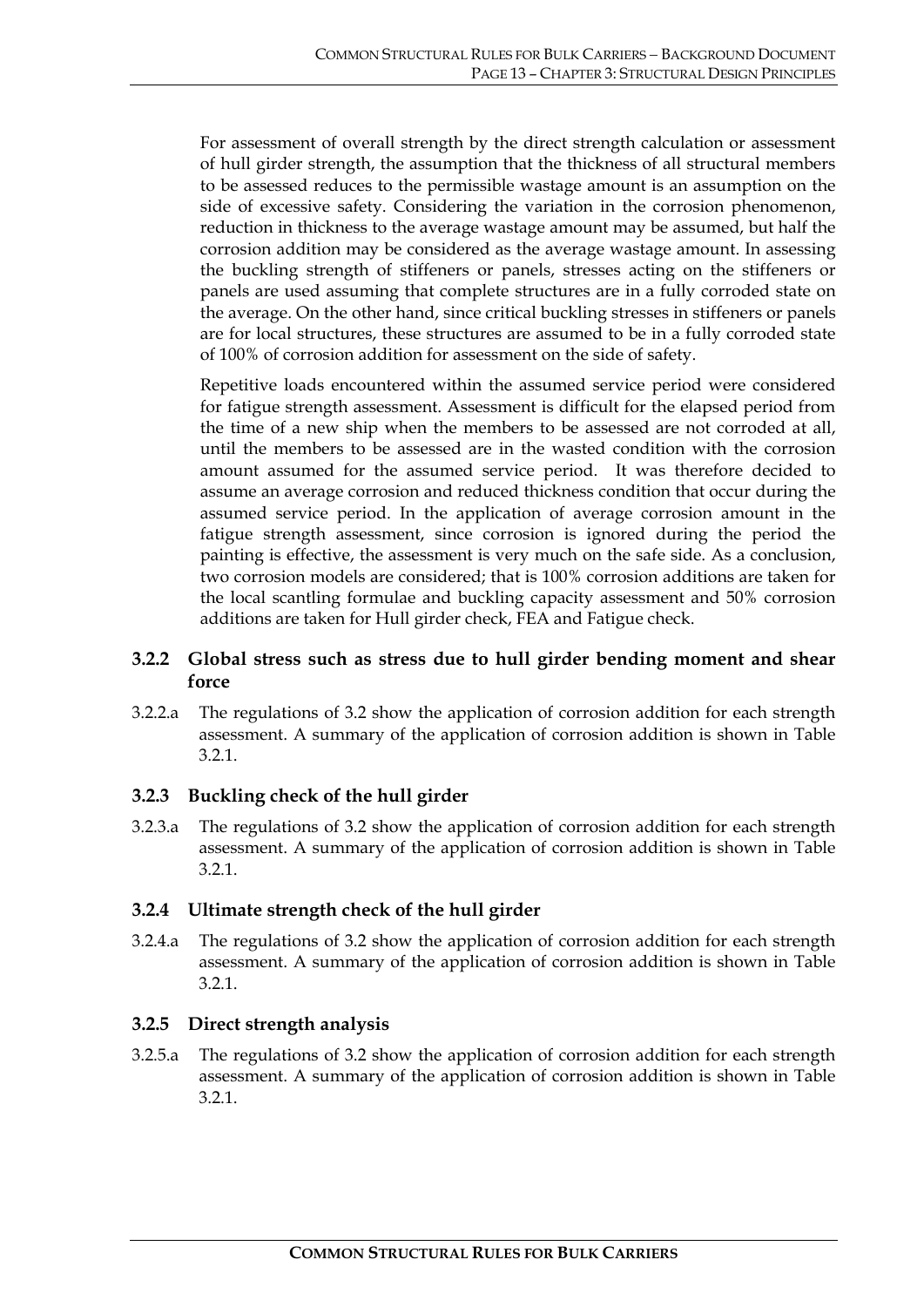#### **3.2.6 Fatigue check**

3.2.6.a The regulations of 3.2 show the application of corrosion addition for each strength assessment. A summary of the application of corrosion addition is shown in Table 3.2.1.

#### **3.2.7 Check of primary supporting members for ships less than 150m in length L**

3.2.7.a The regulations of 3.2 show the application of corrosion addition for each strength assessment. A summary of the application of corrosion addition is shown in Table 3.2.1.

### **3.3 Available information on structural drawings**

#### **3.3.1**

3.3.1.a The net scantling approach signifies thicknesses that become renewal criteria when the net scantling approach is applied. Accordingly, as-built thicknesses and renewal criteria should be stated in the structural drawings. If additional thicknesses requested by the shipowner exist, they should also be clearly specified on the drawings.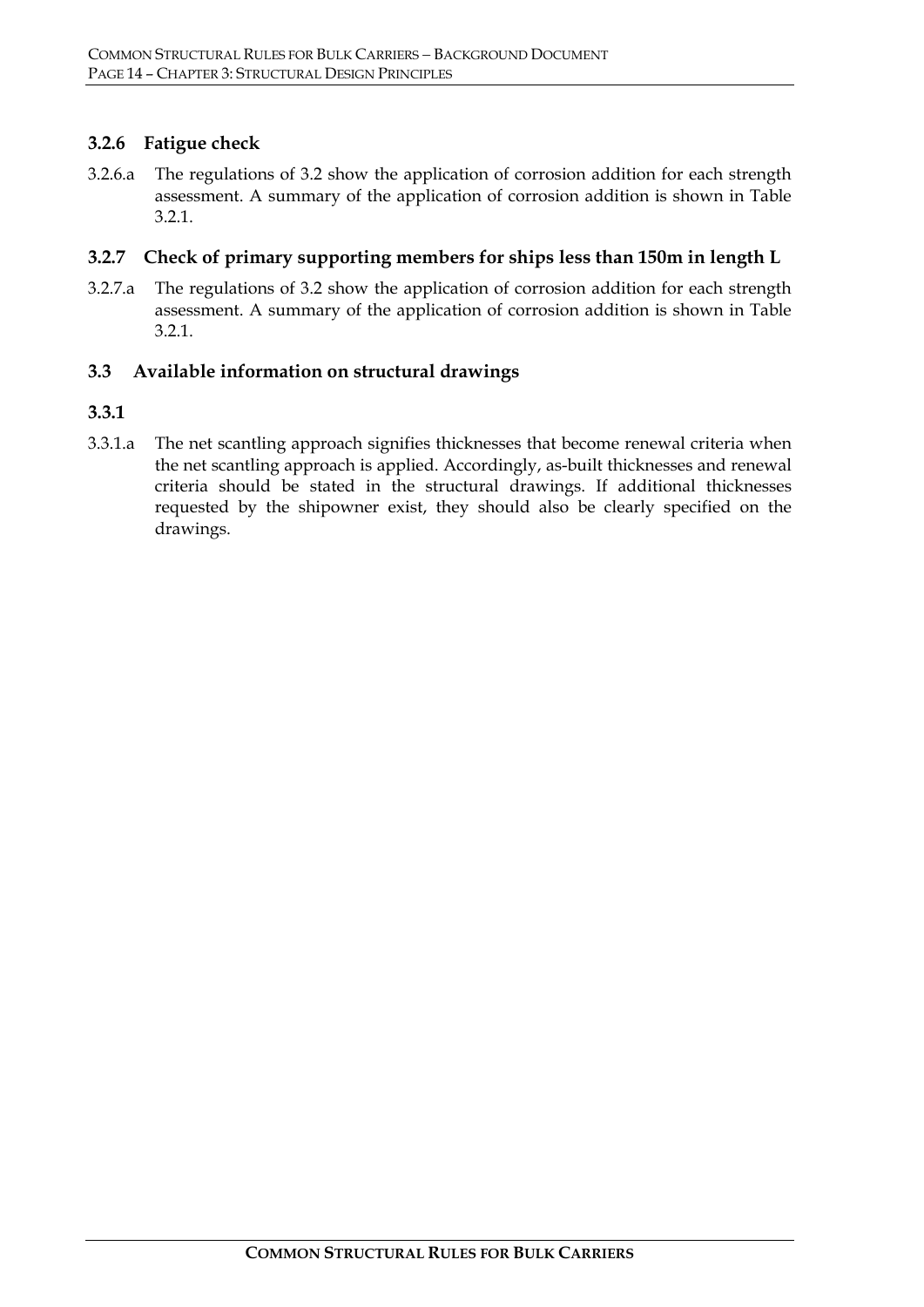# **SECTION 3 – CORROSION ADDITIONS**

# **1. CORROSION ADDITIONS**

#### **1.1 General**

#### **1.1.1**

1.1.1.a Corrosion addition was set as the estimated value of corrosion amount in a 25-year period from progressive corrosion models based on the probabilistic theory and thickness measurement data of several hundred thousands of points. Regulations associating corrosion addition with painting requirements were set since members in ballast tank and cargo holds were required to be painted effectively. Since no data on steels other than carbon steel (general steel) exists, separate considerations are required for setting the corrosion addition.

### **1.2 Corrosion addition determination**

#### **1.2.1 Corrosion additions for steel**

1.2.1.a The corrosion addition largely depends on the corrosive environment to which the steel is exposed. The factors for corrosive environment were analyzed and their results were summarized in Table 1 of the Rules. Corrosion addition for each structural member, particularly those that form the boundaries of compartments, is to be determined after considering the application to each side of the compartment.

The corrosion amount for each factor of the corrosive environment is in 0.1-mm units. However, considering the relationship of the corrosion amount with the renewal criteria and that the nominal thickness of steel is generally in 0.5-mm units, the value obtained by adding the value of the corrosive environment on one side to that of the other side is rounded up to 0.5-mm units, and to this value, the maximum value of corrosion amount estimated to progress during the survey interval (2.5 years) of 0.5 mm is added to arrive at the value of corrosion addition.

Regarding the application of corrosion addition, if a plate is subjected to multiple corrosion additions, the maximum corrosion addition of the plate will be applied.

#### **1.2.2 Corrosion addition for aluminum alloys**

1.2.2.a The Rules of each classification society require the use of corrosion-resistant aluminum alloys, in principle. Since the corrosion addition is taken as 0 mm in these Rules, CSR for Bulk Carriers has also followed the same provision.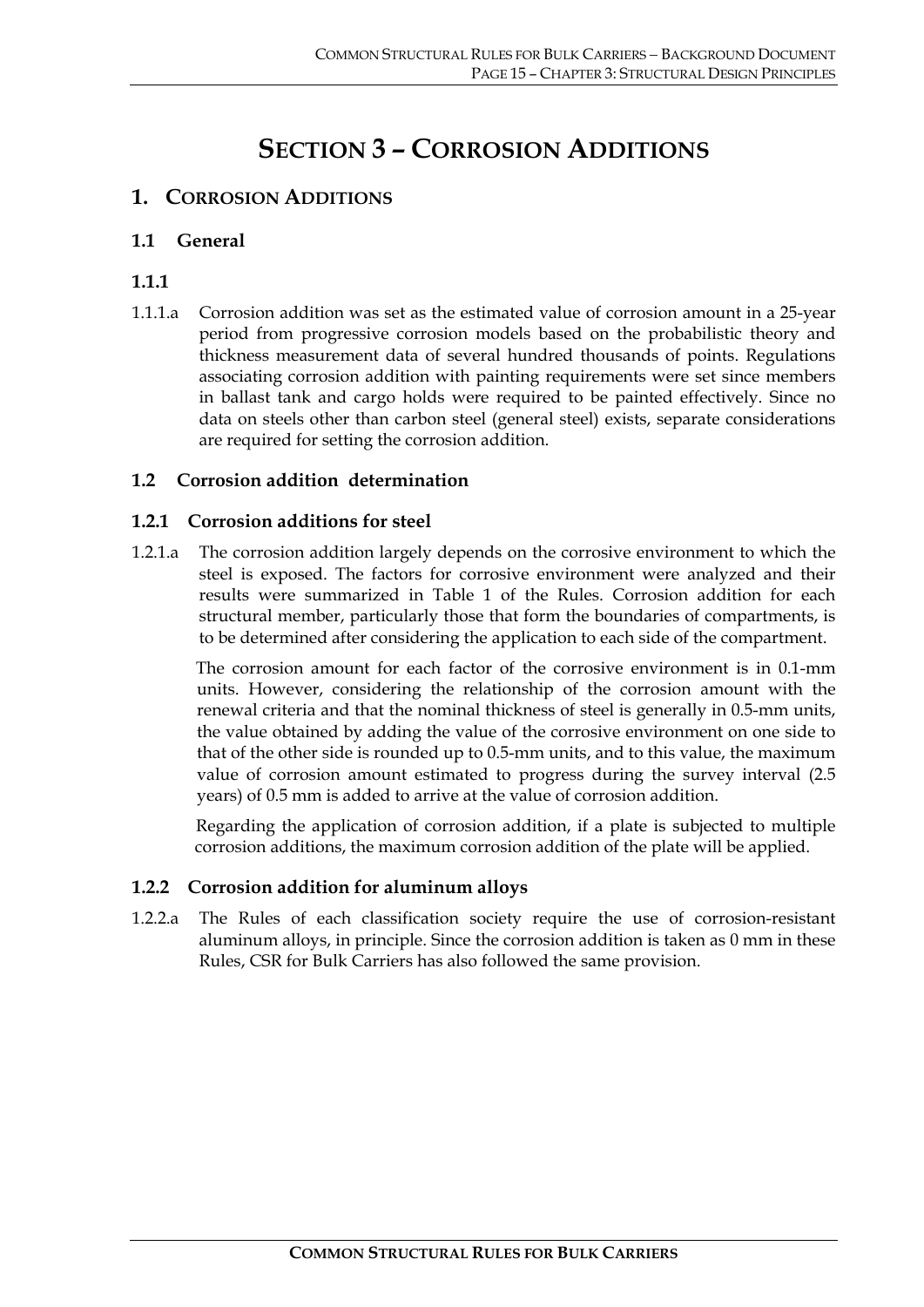# **SECTION 4 – LIMIT STATES**

# **1. GENERAL**

# **1.1 General principle**

# **1.1.1**

1.1.1.a The hull structure was classified into local structures considering local loads such as plates and stiffeners, primary supporting structures taking up loads on structural bodies such as girders, and the hull girder in which the entire hull structure is treated as a beam, for studying the strength characteristics to be assessed in CSR. The structural assessment items required for each structural category are shown in Table 1 in the rules.

# **1.1.2**

1.1.2.a Strength characteristics are specified not only for the intact condition but also for assessing strength in the damaged condition (flooded condition that occurs as a result of damage).

### **1.2 Limit states**

### **1.2.1 Serviceability limit state**

1.2.1.a This regulation defines the limit states such that the definitions coincide with those in ISO 2394.

#### **1.2.2 Ultimate limit state**

1.2.2.a This regulation defines the limit states such that the definitions coincide with those in ISO 2394.

#### **1.2.3 Fatigue limit state**

1.2.3.a This regulation defines the limit states such that the definitions coincide with those in ISO 2394.

# **1.2.4 Accidental limit state**

1.2.4.a This regulation defines the limit states such that the definitions coincide with those in ISO 2394. The flooded condition is considered as accidental limit states like IACS UR S17, S18 and S20.

# **2. STRENGTH CRITERIA**

# **2.1 Serviceability limit states**

#### **2.1.1 Hull girder**

2.1.1.a This regulation gives the load level for the yielding check of the hull girder corresponding to the serviceability limit state. The strength criterion is based on the working stress design method for the stress obtained by the beam theory. This philosophy is the same of IACS UR S11.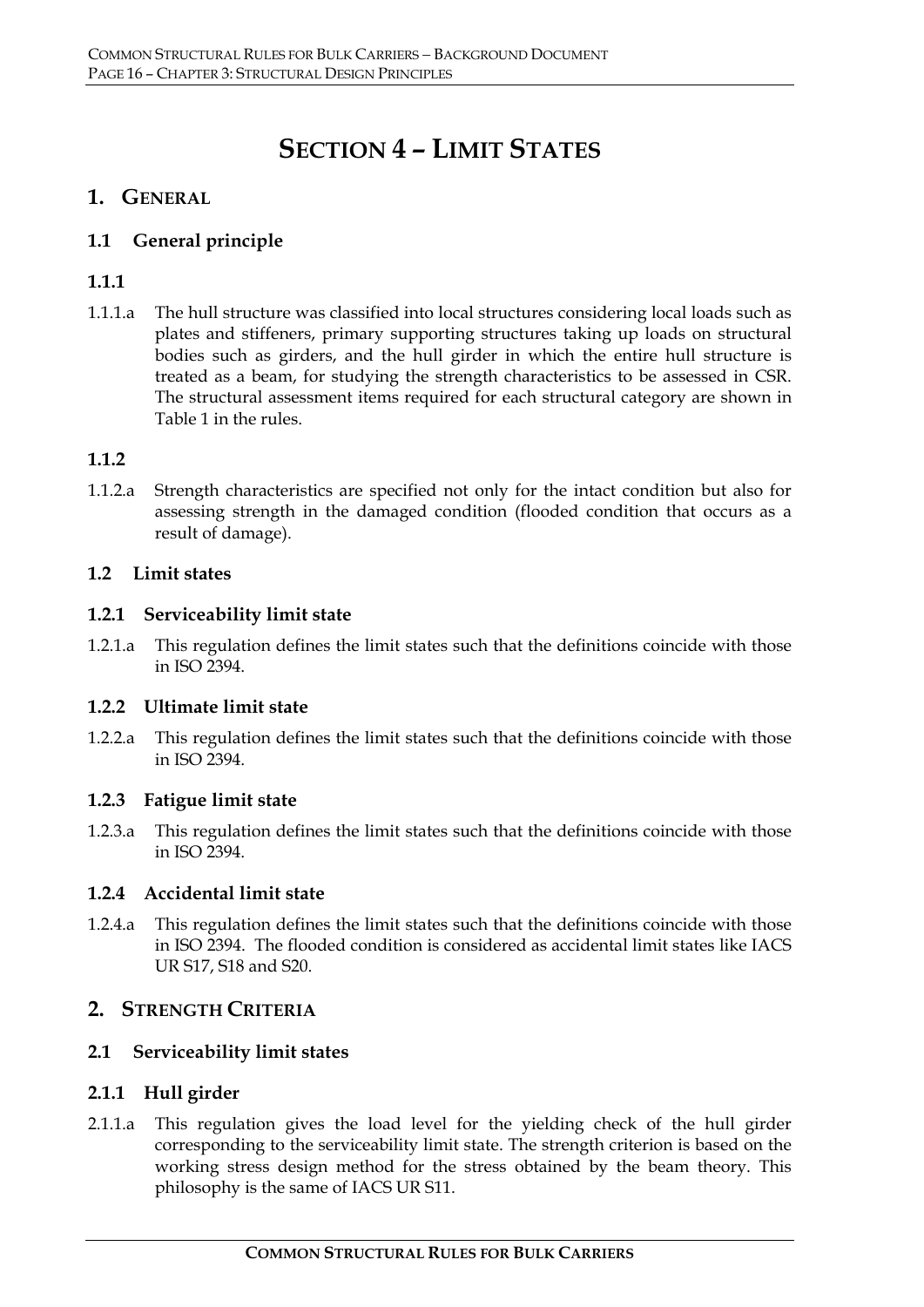# **2.1.2 Plating**

2.1.2.a This regulation gives the load level for the yielding and buckling strength check for platings constituting primary supporting members corresponding to the serviceability limit state. The stress of platings constituting primary supporting members are obtained by the Finite Element Analysis based on the elastic theory. The strength criterion is based on the working stress design method.

#### **2.1.3 Ordinary stiffener**

2.1.3.a This regulation gives the load level for the strength check for ordinary stiffener corresponding to the serviceability limit state. The strength criterion is based on the working stress design method for the stress of ordinary stiffeners obtained by the beam theory.

#### **2.2 Ultimate limit state**

#### **2.2.1 Hull girder**

2.2.1.a This regulation gives the load level for the ultimate strength check of the hull girder corresponding to the ultimate limit state. The strength criterion is based on the partial safety factor design method.

#### **2.2.2 Plating**

2.2.2.a This regulation gives the load level for the ultimate strength check of the platings corresponding to the ultimate limit state. The strength criterion is based on the working stress design method.

#### **2.2.3 Ordinary stiffener**

2.2.3.a This regulation gives the load level for the ultimate strength check of the ordinary stiffener corresponding to the ultimate limit state. This strength check is included in the buckling check of stiffeners.

#### **2.3 Fatigue limit state**

#### **2.3.1 Structural details**

2.3.1.a Fatigue strength of structural details such as connections of ordinary stiffeners and primary supporting members is assessed based on the linear cumulative fatigue damage procedure considering the cyclic loads during ship's life. This regulation gives the reference loads level for fatigue strength check.

#### **2.4 Accidental limit state**

#### **2.4.1 Hull girder**

2.4.1.a Refer to 1.2.4a.

#### **2.4.2 Double bottom structure**

 $2.4.2a$  Refer to  $1.2.4a$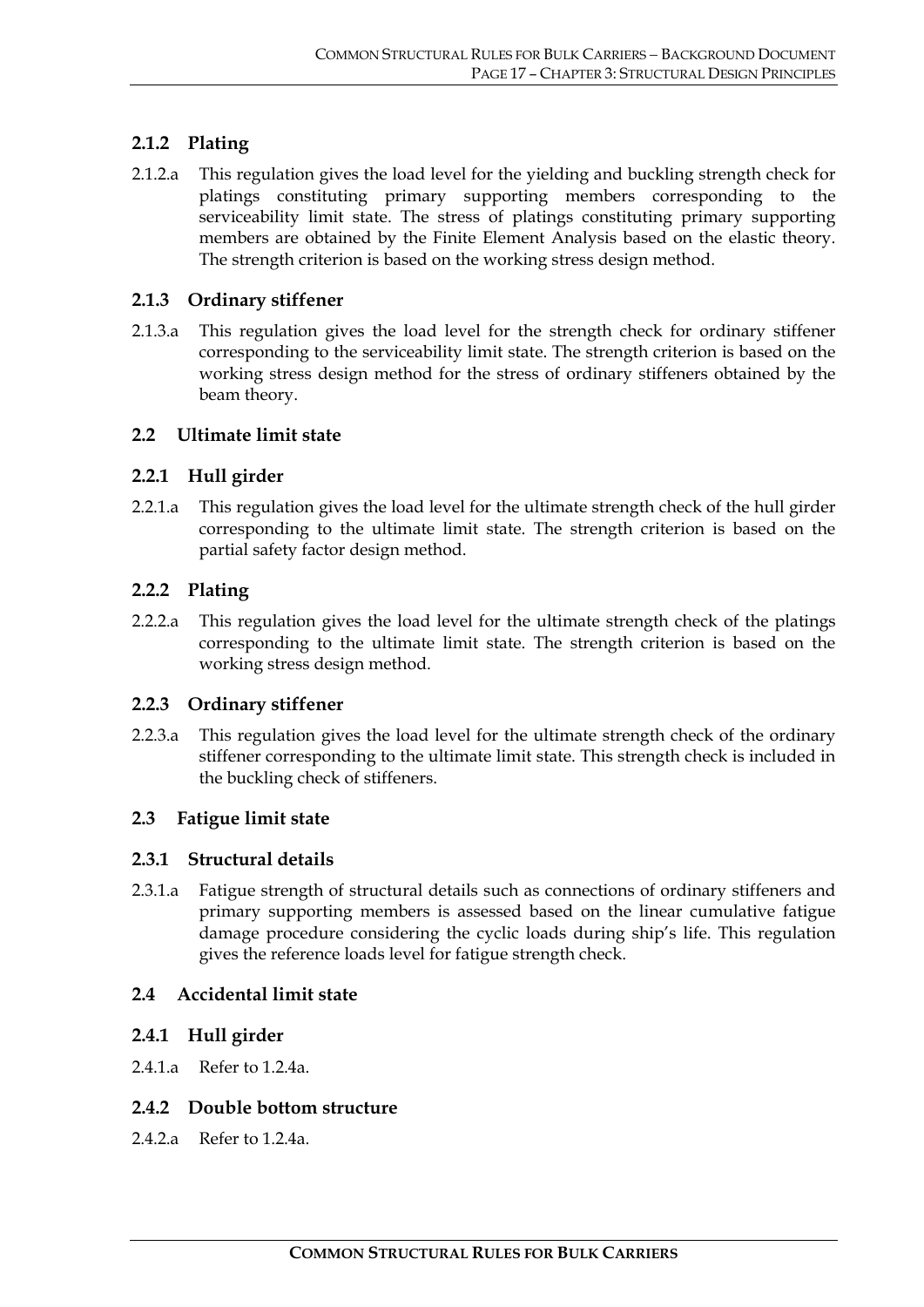### **2.4.3 Bulkhead structure**

2.4.3.a Refer to 1.2.4a.

# **3. STRENGTH CHECK AGAINST IMPACT LOADS**

#### **3.1 General**

**3.1.1**

3.1.1.a Impact loads differ from general wave loads, and it is difficult to debate the load level of an impact load. This regulation has been specified for general items, while only the concepts of strength criteria used in the Rules have been given in 3.1.2.

#### **3.1.2**

3.1.2.a This regulation has been specified for the concepts of strength criteria used in the Rules.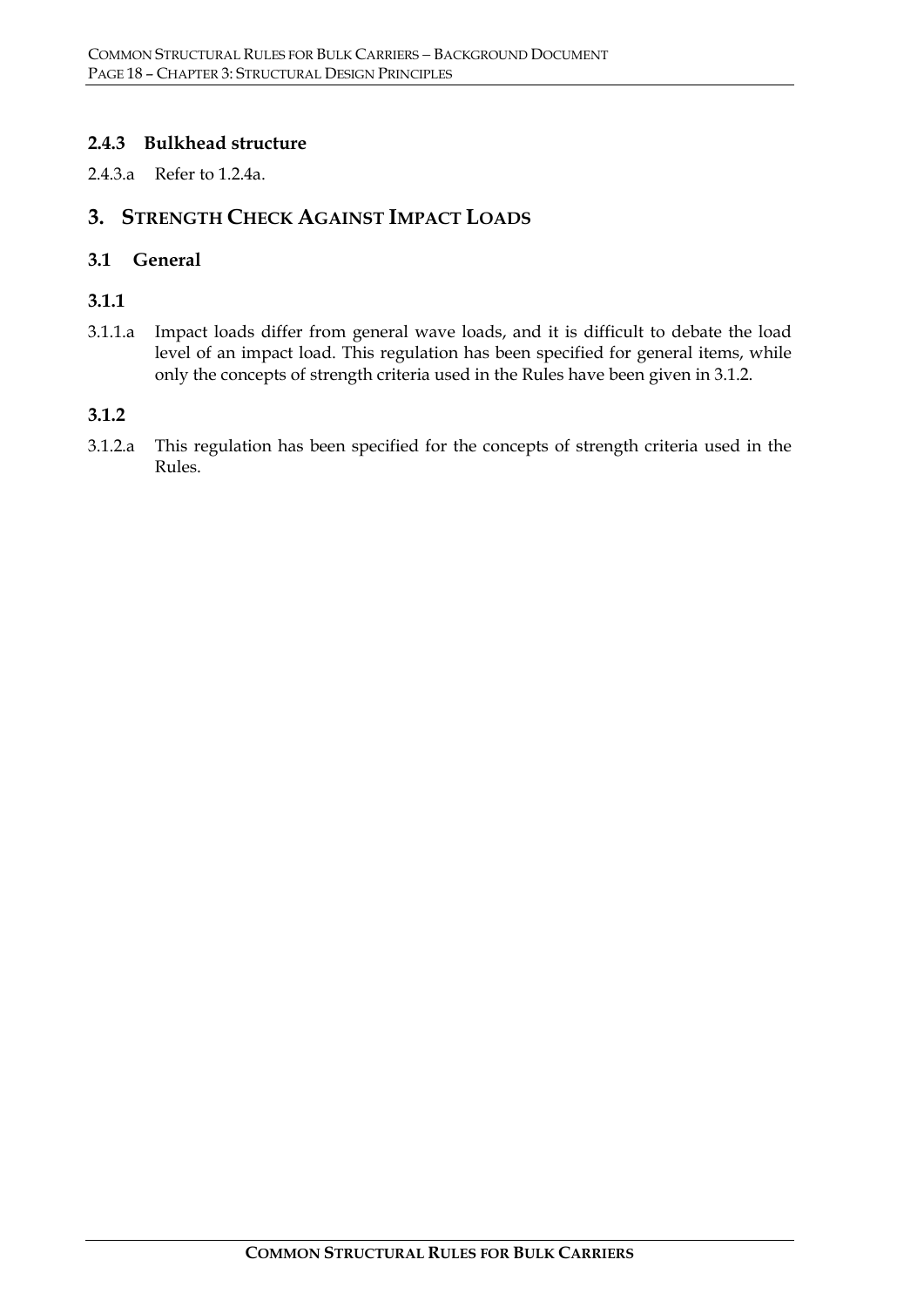# **SECTION 5 – MEASURES AGAINST CORROSION**

# **1. GENERAL**

### **1.1 Structures to be protected**

#### **1.1.1**

1.1.1.a Regulations for structures to be protected against corrosion are clearly specified based on the regulations of Chapter XII of the SOLAS Convention and the existing rules.

### **1.1.2**

1.1.2.a Regulations for structures to be protected against corrosion are clearly specified based on the regulations of Chapter XII of the SOLAS Convention and the existing rules.

#### **1.1.3**

1.1.3.a In the existing rules, only the locations where paint is to be applied have been specified. Thus, compartments carrying fuel oil and narrow compartments not mentioned herein are subject to treatment similar to the existing rules. Narrow compartments can be filled generally with dry air.

#### **1.1.4**

1.1.4.a In the existing rules, only the locations where paint is to be applied have been specified. Thus, compartments carrying fuel oil and narrow compartments not mentioned herein are subject to treatment similar to the existing rules. Narrow compartments can be filled generally with dry air.

#### **1.2 Protection of seawater ballast tanks and void double side skin spaces**

#### **1.2.1**

1.2.1.a The regulation of IACS UR Z8 has been adopted as-is. Although "bright color" is a recommendation for the color of paint in the existing regulation, considering that paints have been applied to facilitate surveys, to facilitate detection of fatigue damage, and to have adequate anti-corrosive properties, and considering that ships that apply the Rules regulations because of these maintenance reasons are safer, this regulation was made a mandatory requirement in Rules.

#### **1.2.2**

1.2.2.a The "Performance Standard for Protective Coatings for ballast tanks and void spaces" that has been discussed at the IMO, was incorporated because of the strong demands of the shipowners. This matter was approved at the MO MSC81 meeting held in May 2006, and is scheduled to be adopted at the MSC82 meeting to be held in December 2006. When this requirement is adopted by the IMO, it will become applicable to ships contracted to be built on or after that date, earlier than the applicable date in the IMO.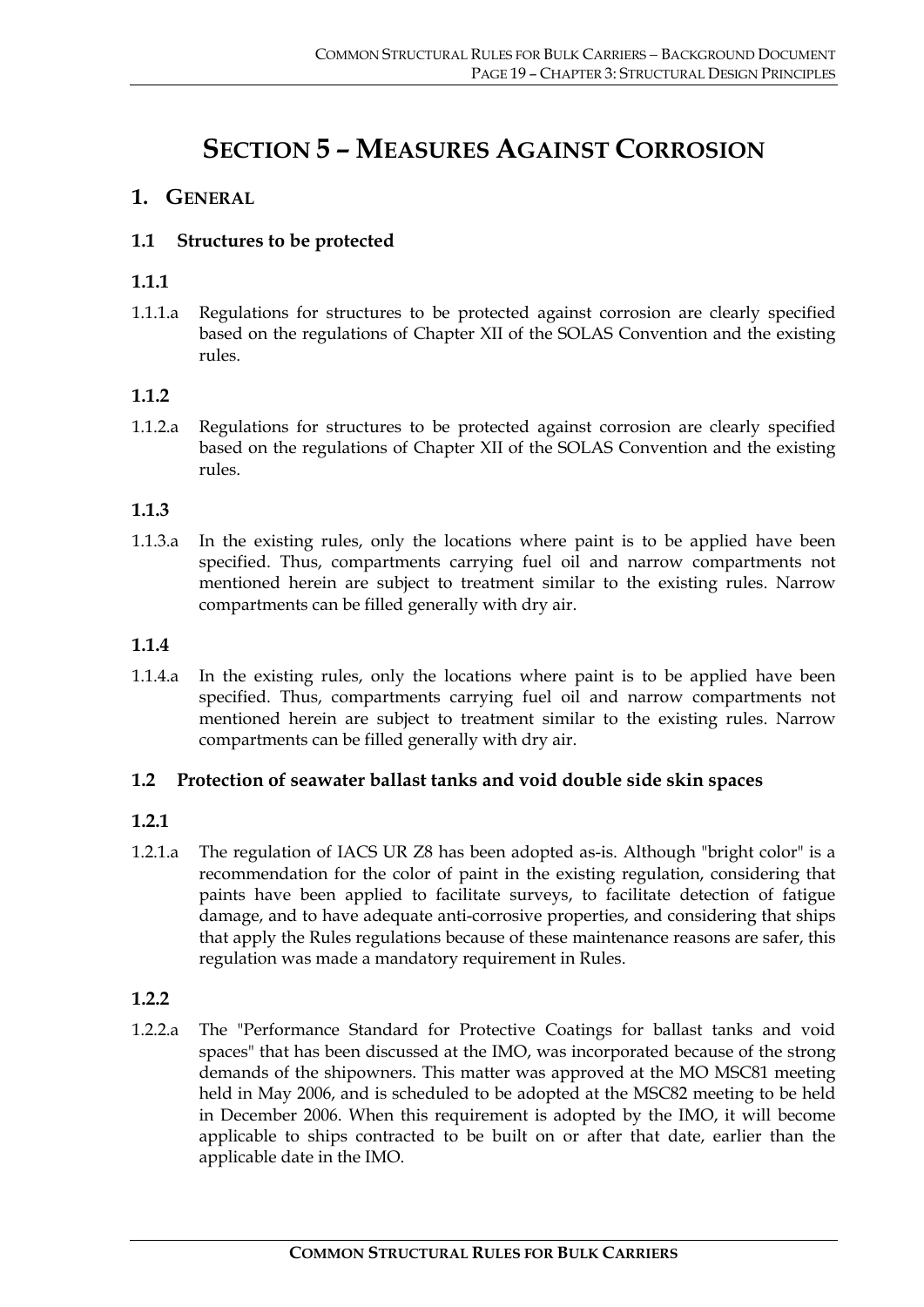# **1.3 Protection of cargo hold spaces**

#### **1.3.1 Coating**

1.3.1.a This regulation is in accordance with IACS UR Z9.

# **1.3.2 Application**

1.3.2.a This regulation is in accordance with IACS UR Z9.

### **1.3.3 Side areas to be coated**

1.3.3.a This regulation is in accordance with IACS UR Z9.

# **1.3.4 Transverse bulkhead areas to be coated**

1.3.4.a This regulation is in accordance with IACS UR Z9.

# **1.4 Protection of ballast hold spaces**

### **1.4.1 Application**

1.4.1.a This regulation is in accordance with IACS UR Z9.

# **2. SACRIFICIAL ANODES**

**2.1 General** 

# **2.1.1**

2.1.1.a This regulation is in accordance with IACS UR F1.

# **2.1.2**

2.1.2.a This regulation is in accordance with IACS UR F1.

# **2.1.3**

2.1.3.a This regulation is in accordance with IACS UR F1.

# **3. PROTECTION OF INNER BOTTOM PLATING BY CEILING**

# **3.1 General**

# **3.1.1**

3.1.1.a This regulation is based on BV Rules Part B Chapter 11 Section 1, 4, including a partial modification.

# **3.2 Arrangement**

# **3.2.1**

3.2.1.a This regulation is based on BV Rules Part B Chapter 11 Section 1, 4.2.1, including a partial modification.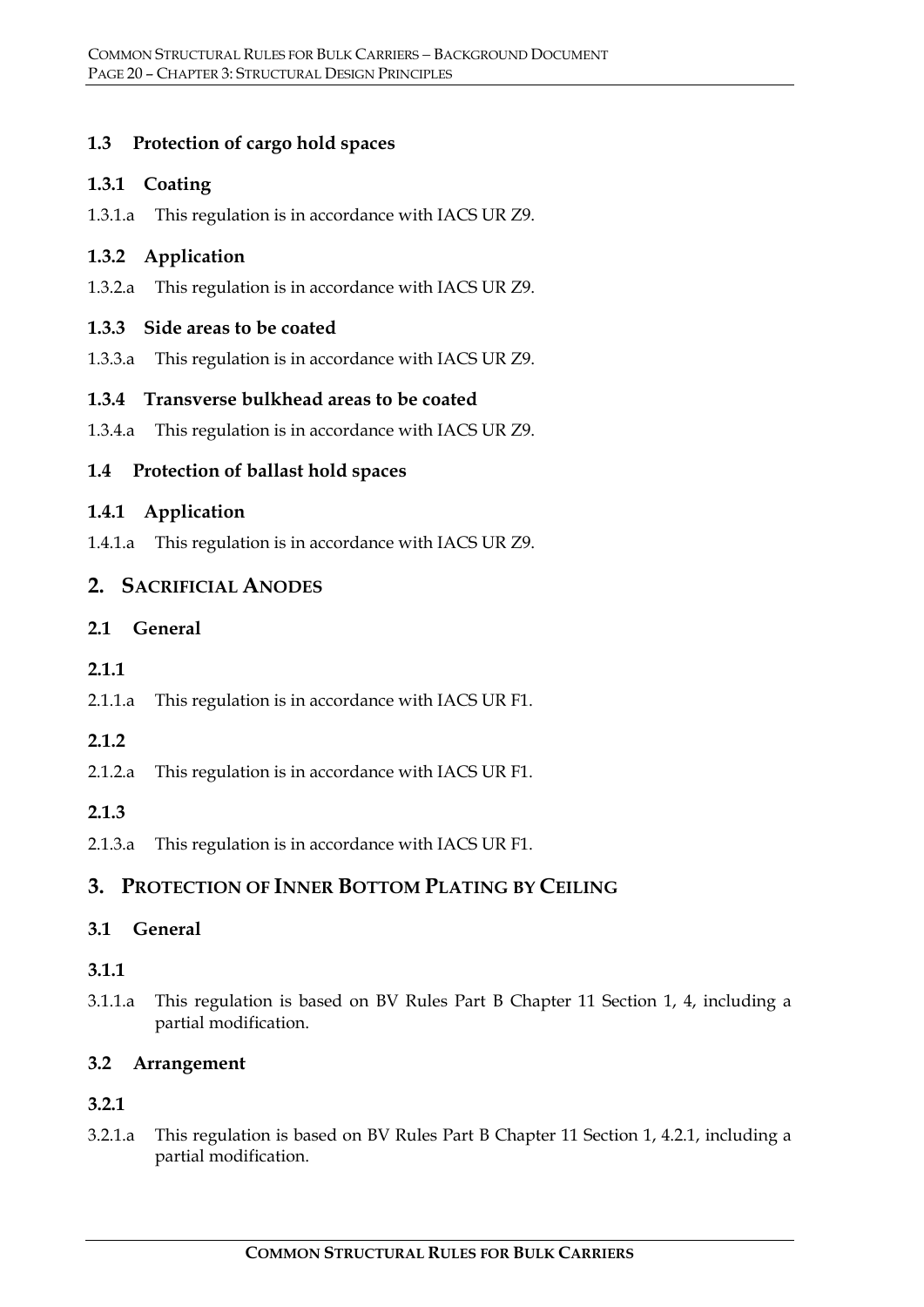# **3.2.2**

3.2.2.a This regulation is based on BV Rules Part B Chapter 11 Section 1, 4.2.2, including a partial modification.

#### **3.2.3**

3.2.3.a This regulation is based on BV Rules Part B Chapter 11 Section 1, 4.2.3, including a partial modification.

#### **3.2.4**

3.2.4.a This regulation is based on BV Rules Part B Chapter 11 Section 1, 4.2.4, including a partial modification.

### **3.3 Scantlings**

#### **3.3.1**

3.3.1.a This regulation is based on BV Rules Part B Chapter 11 Section 1, 4.3.1, including a partial modification.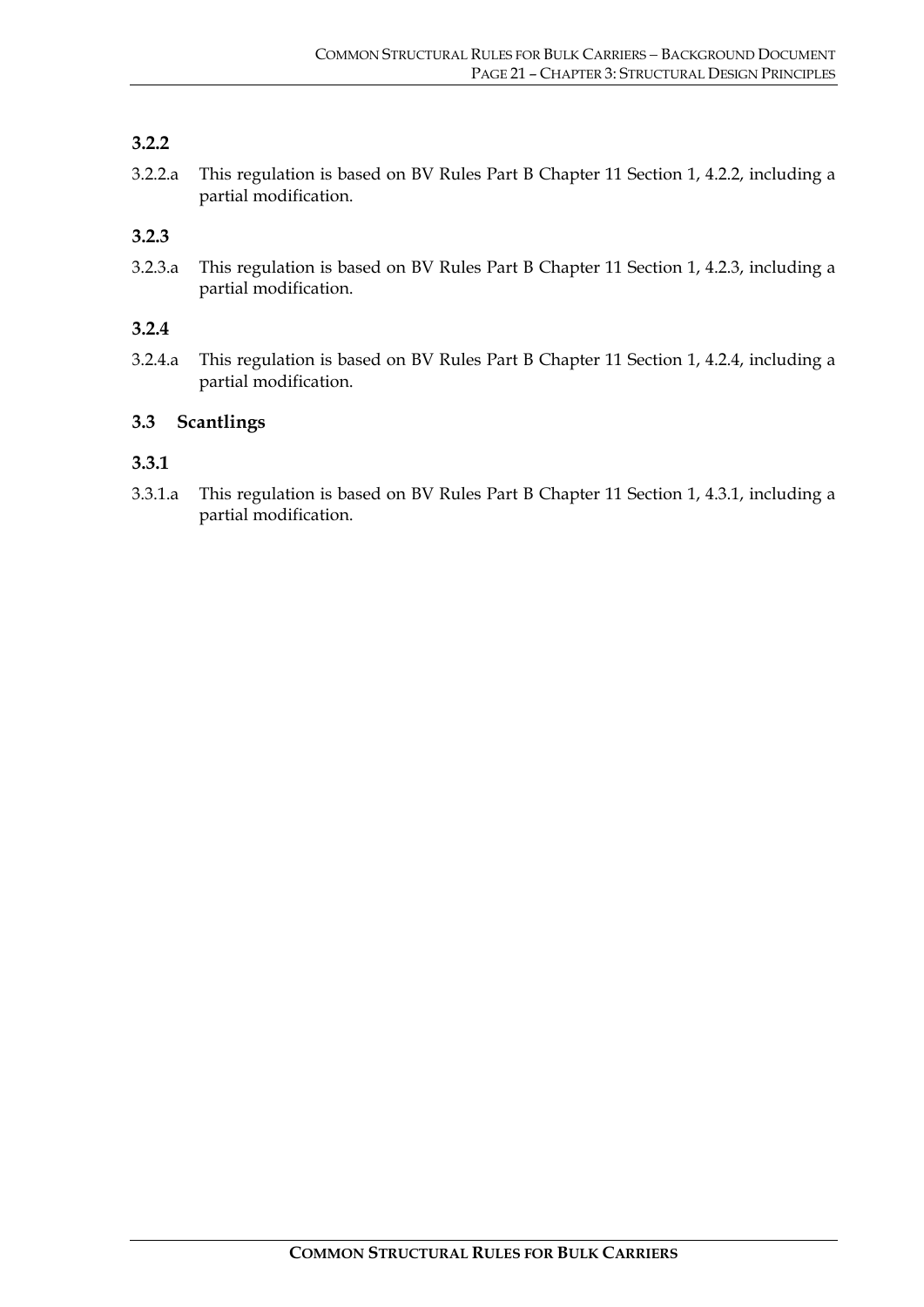# **SECTION 6 – STRUCTURAL ARRANGEMENT PRINCIPLES**

# **1. APPLICATION**

# **1.1**

# **1.1.1**

1.1.1.a Regulations have been established mainly for application of requirements for structural arrangement in cargo spaces. Structural arrangement and scantling requirements of forward and aft end parts are separately specified in Chapter 9 of the Rules.

### **2. GENERAL PRINCIPLES**

### **2.1 Definition**

# **2.1.1**

2.1.1.a The spacing of primary supporting members and longitudinal stiffeners has been defined. Here, secondary stiffeners are assumed in principle, as "ordinary stiffeners" and stiffeners fitted to prevent buckling of webs of girders are not included.

### **2.2 Structural continuity**

#### **2.2.1 General**

2.2.1.a General regulations related to continuity of longitudinal strength members are specified in 2.2.2 to 2.2.4.

#### **2.2.2 Longitudinal members**

2.2.2.a General regulations related to longitudinal members are specified.

#### **2.2.3 Primary supporting members**

2.2.3.a General regulations related to primary supporting members are specified.

#### **2.2.4 Ordinary stiffeners**

2.2.4.a General regulations related to ordinary stiffeners are specified.

#### **2.2.5 Platings**

2.2.5.a When connecting plates of different thicknesses, the regulation of not permitting difference in thickness greater than 50% of the thickness of the thicker plate was specified as a practical measure. If the difference in thickness is greater than 50%, an intermediate plate has to be inserted, and the thicker plate is to be tapered to the thickness of the thinner plate to maintain continuity.

#### **2.2.6 Stress concentrations**

2.2.6.a Regulations for avoiding locations of structural stress concentration and arrangement of openings were specified referring to the regulations of various classification societies.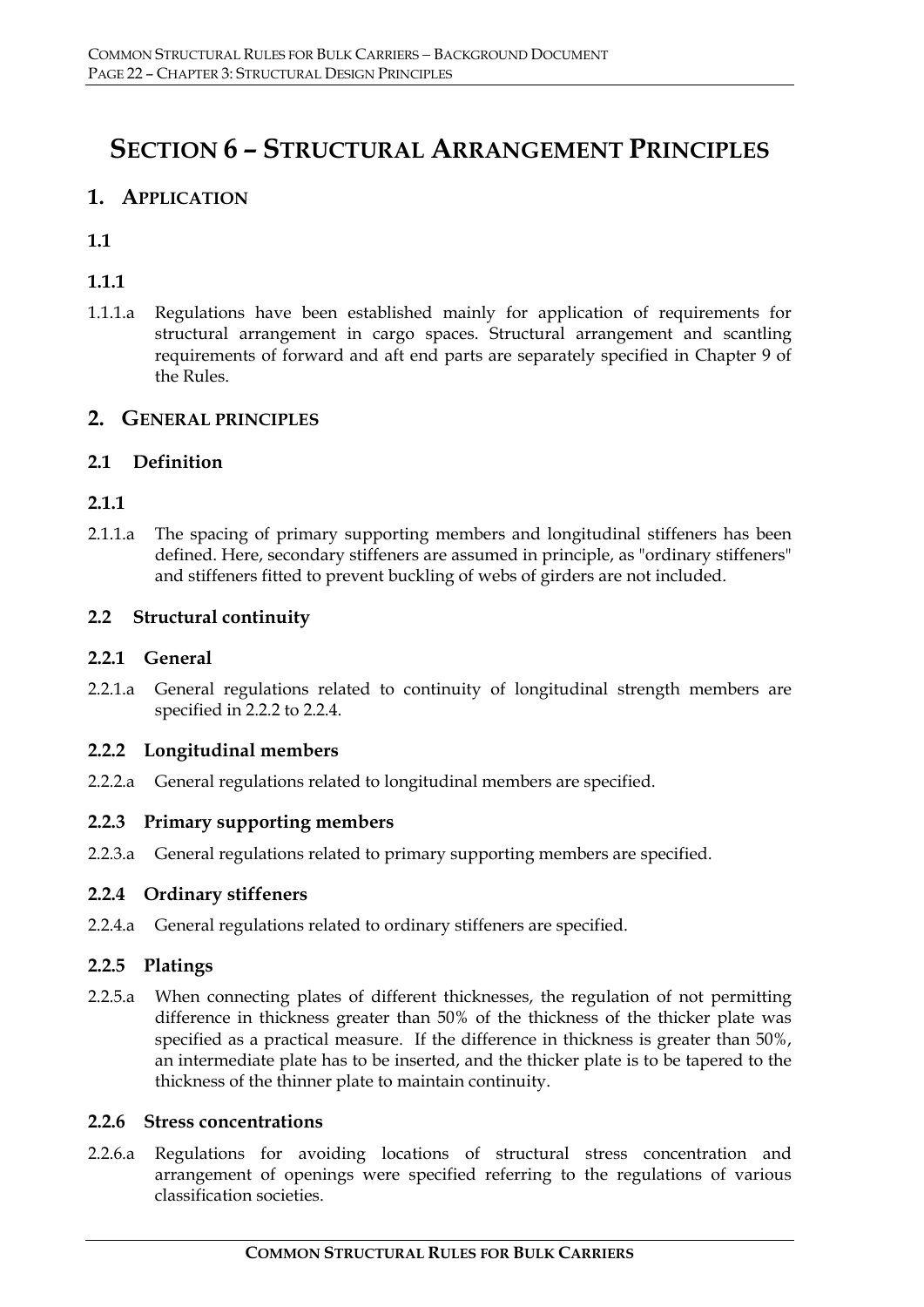# **2.3 Connections with higher tensile steel**

#### **2.3.1 Connections with higher tensile steel**

2.3.1.a Precautions for treatment of connections of high tensile steel members to structural members of lower strength were established referring to the regulations of various classification societies. Members fitted to deck or bottom shell such as bilge keel and hatch-side coaming are not installed as longitudinal strength members. However, since they are subjected to longitudinal bending effects, they are required to be of materials with the same strength as the materials of the deck and bottom shell. When stiffeners not continuous in the longitudinal direction are connected to girders installed as hatch coamings or longitudinal strength members such as stiffeners sniped at both ends and fitted to prevent buckling, the material of the stiffeners should have the same strength as the member to which they are fitted.

#### **3. PLATING**

#### **3.1 Structural continuity of plating**

#### **3.1.1 Insert plate**

3.1.1.a This regulation specifies ensuring the continuity of structure in case of difference in thickness of plating. Local reinforcement, such as the reinforcement around the opening has not been specified, but the requirement used conventionally and approved by classification societies may be used.

#### **4. ORDINARY STIFFENER**

#### **4.1 Profile of stiffeners**

#### **4.1.1 Stiffener profile with a bulb section**

4.1.1.a Since plating with bulb section is treated as equivalent section, the simplified formulae that give the equivalent section modulus, section area, and so on were incorporated from 3.1.2, Sec. 3, Chapter 4, Part B of the BV Rules.

#### **4.2 Span of ordinary stiffener**

#### **4.2.1 Ordinary stiffeners**

4.2.1.a The effective span of stiffener varies for the case where the primary structural member (face plate) is regarded as one plate flange while the primary supporting member (web plate) is regarded as two plates flanges like a double bottom structure. This regulation specifies the treatment of spans of such stiffeners. Moreover, this span is common to the assessment of bending strength and shear strength of stiffeners.

For the treatment of struts between primary supporting members (floors) in a double bottom structure, the regulation of 3.2.2, Sec. 3, Chapter 4, Part B of the BV Rules has been incorporated. For installing a strut, the demands of shipowners has been considered, and provision of struts is not approved in ships of length 120 m and greater.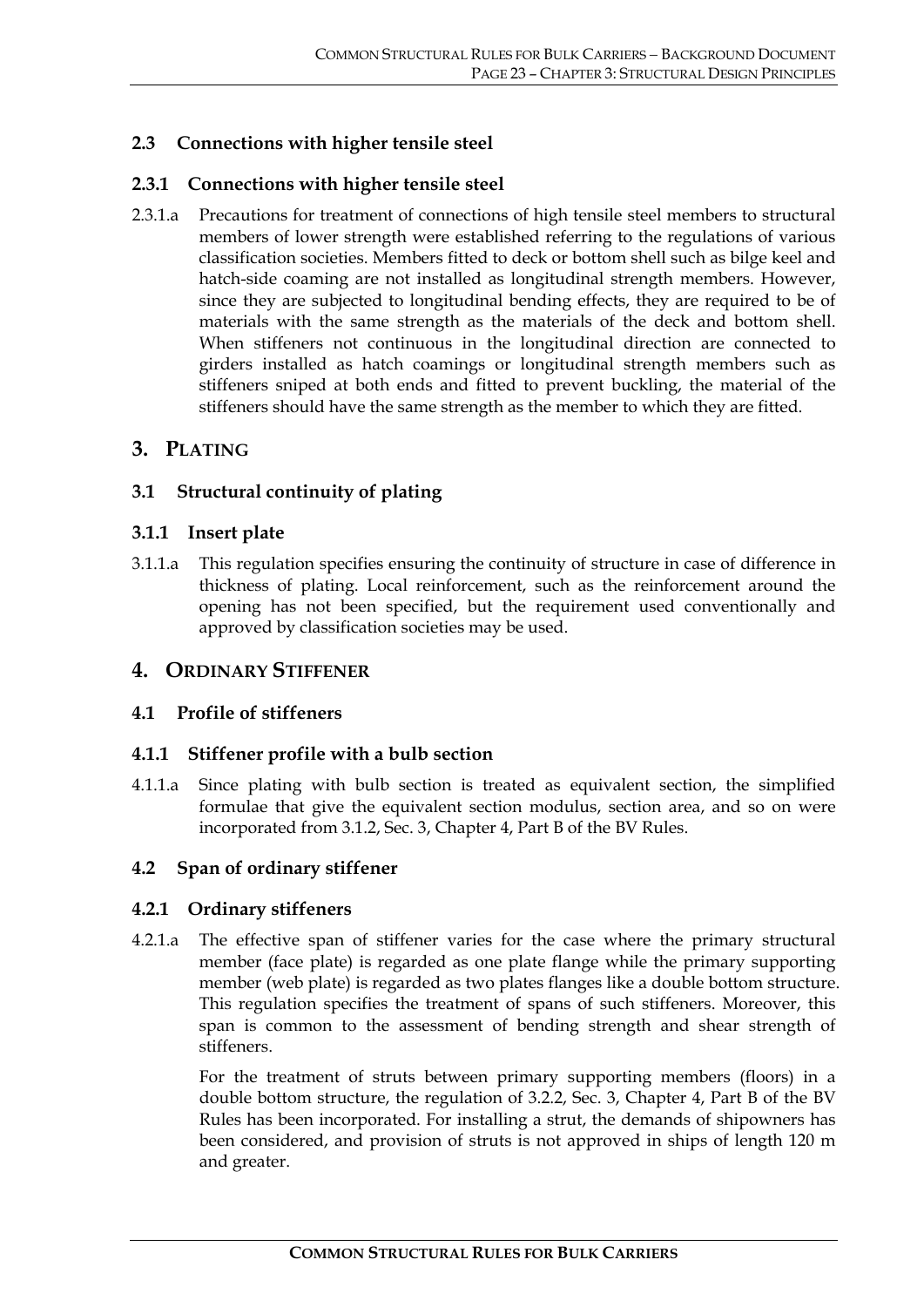#### **4.2.2 Ordinary stiffener within a double hull**

4.2.2.a Treatment of span of ordinary stiffener within a double hull is specified.

#### **4.2.3 Ordinary stiffeners supported by struts**

4.2.3.a Treatment of span of ordinary stiffener supported by struts is specified.

#### **4.3 Attached plating**

#### **4.3.1 Effective breadth for yielding check**

4.3.1.a To assess the bending strength of stiffeners, the sectional characteristics of stiffeners should be assessed. In this case, the effective width of the plating attached to the stiffener needs to be considered. The regulation of 1.1.13-3, Part C of NK Rules, which gives a simple index based on Shade's theory, is adopted for the effective width of plating.

#### **4.3.2 Effective width for buckling check**

4.3.2.a The regulation for buckling strength of the Rules is based on the GL Rules. The effective width for buckling strength assessment is also specified based on GL Rules.

#### **4.4 Geometric property of ordinary stiffeners**

#### **4.4.1 General**

4.4.1.a Since CSR has incorporated the net scantling approach, the strength characteristics of stiffener such as moment of inertia of section, section modulus, shear area, slenderness ratio of web also correspond to the net scantling approach. Therefore, the scantling obtained after deducting the corrosion addition from the offered scantling (scantling in the drawing) of stiffener will be used for assessment.

#### **4.4.2 Stiffener not perpendicular to the attached plating**

4.4.2.a When the stiffener is fitted not perpendicular to the plating such as shell plating, and if the angle between the stiffener and the plating is greater than 75 degrees, the difference in the section modulus when the stiffener is fitted perpendicular to the plating is small. Therefore, the section characteristics may be assumed as those when the stiffener is perpendicular. If the angle is between 50 degrees and 75 degrees, the requirement is that the angle should be considered and the section characteristics corrected. If the angle is less than 50 degrees, a tripping bracket is required to be provided. Although not specified, if the angle between the stiffener and the plating is less than 50 degrees, the section modulus of the stiffener will be according to direct strength calculation.

#### **4.5 End connections of ordinary stiffeners**

#### **4.5.1 General**

4.5.1.a Slots are provided in the primary structural members to allow the stiffener to pass through the primary supporting members. In this case, end fixation examples according to 3.5, Sec. 3, Chapter 4, Part B of the BV Rules are shown.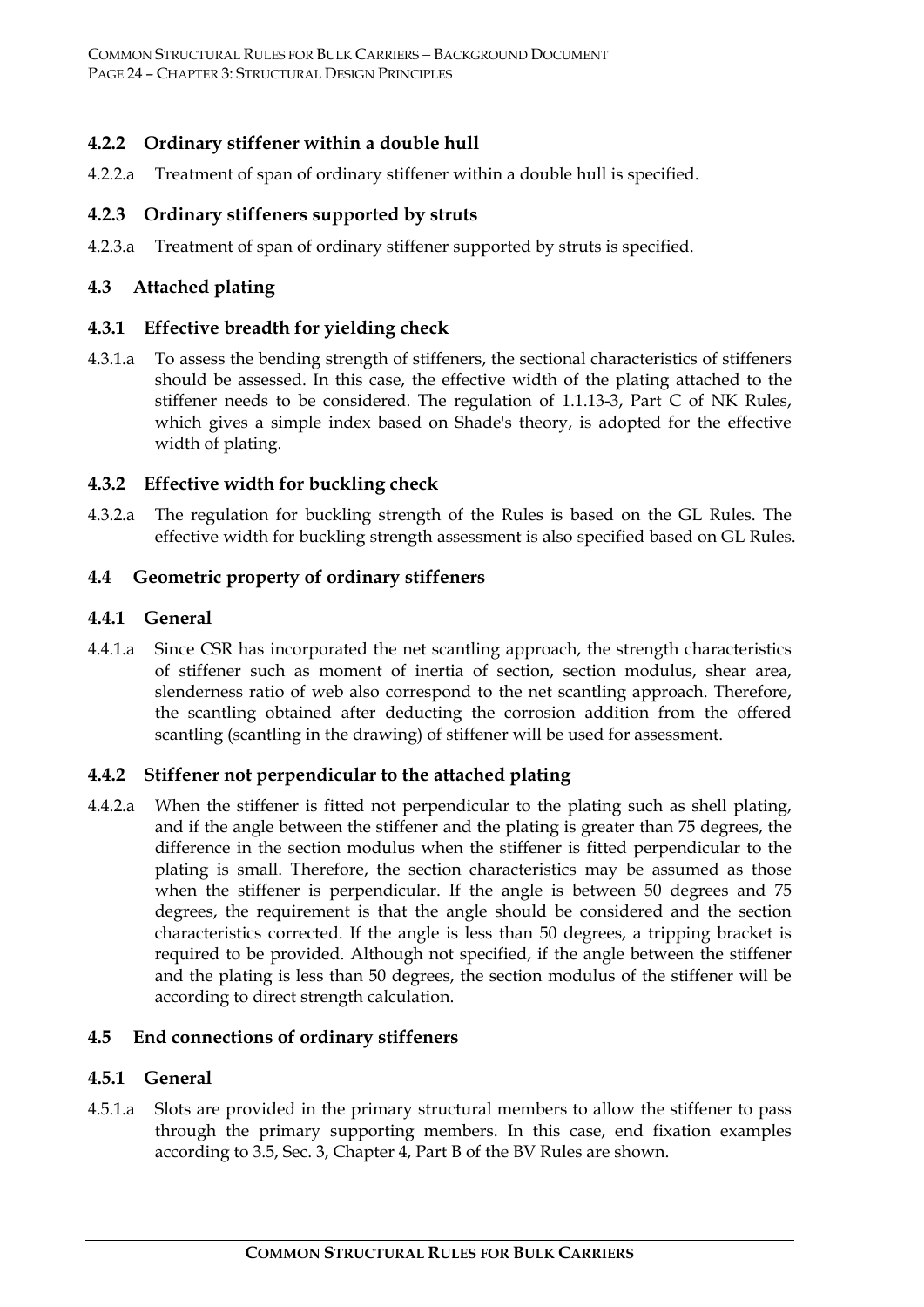#### **4.5.2 Structural continuity of stiffeners**

4.5.2.a This regulation has been specified referring to the regulation in 3.5.2, Sec. 3, Chapter 4, Part B of the BV Rules and 1.1.15, Part C of NK Rules.

#### **4.5.3 End connections**

4.5.3.a This regulation has been specified referring to 3.5.3, Sec. 3, Chapter 4, Part B of the BV Rules.

#### **5. PRIMARY SUPPORTING MEMBERS**

#### **5.1 General**

#### **5.1.1**

5.1.1.a This is a general regulation related to structural continuity.

#### **5.1.2**

5.1.2.a This regulation is specified for the case where the requirement of arrangement of primary supporting members specified in the rules differs from the actual arrangement of primary supporting members.

#### **5.2 Stiffening arrangement**

#### **5.2.1**

5.2.1.a The stiffeners to which this regulation is applicable are those installed to stiffen the primary supporting members (girders). This regulation was established referring to the rules of various classification Societies.

#### **5.2.2**

- 5.2.2.a This regulation is based on 4.7.4, Section 3, Chapter 4, Part B of the BV Rules.
- **5.2.3**
- 5.2.3.a This regulation is based on 4.7.5, Section 3, Chapter 4, Part B of the BV Rules.
- **5.2.4**
- 5.2.4.a This regulation is based on 4.7.6, Section 3, Chapter 4, Part B of the BV Rules.
- **5.2.5**
- 5.2.5.a This regulation is based on 4.7.7, Section 3, Chapter 4, Part B of the BV Rules.

#### **5.3 Span of primary supporting members**

#### **5.3.1 Definitions**

5.3.1.a This regulation is based on 1.1.16, Part C of NK Rules.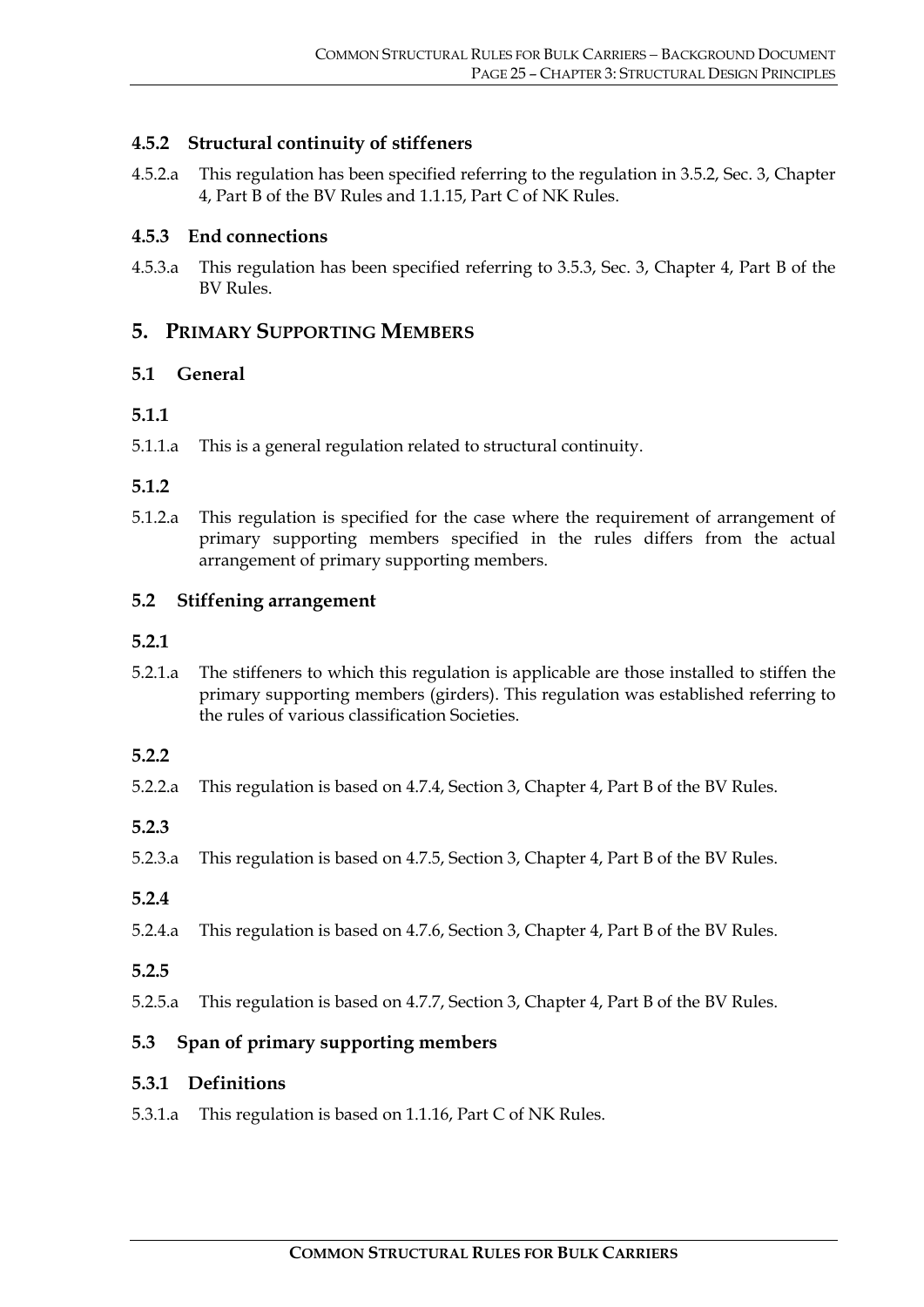### **5.4 Effective breadth of primary supporting member**

#### **5.4.1 General**

5.4.1.a In principle, this is taken to the space of the primary supporting members, but when the spaces of the adjacent supporting member vary, the average value is taken.

#### **5.5 Geometric properties**

#### **5.5.1 General**

5.5.1.a Same as for stiffeners.

#### **5.6 Bracketed end connection**

#### **5.6.1 General**

5.6.1.a This regulation is based on 4.4, Section 3, Chapter 4, Part B of the BV Rules and 1.1.14, Part C of NK Rules.

#### **5.6.2 Dimensions of brackets**

5.6.2.a This regulation is based on 4.4, Section 3, Chapter 4, Part B of the BV Rules and 1.1.14, Part C of NK Rules.

#### **5.7 Cut-outs and holes**

#### **5.7.1**

5.7.1.a This regulation is based on C15.2.3 of NK Guidance and 4.6.1, Section 3, Chapter 4, Part B of the BV Rules.

#### **5.7.2**

5.7.2.a This regulation is based on C15.2.3 of NK Guidance and 4.6.2, Section 3, Chapter 4, Part B of the BV Rules.

#### **5.7.3**

5.7.3.a This regulation is based on C15.2.3 of NK Guidance and 4.6.3, Section 3, Chapter 4, Part B of the BV Rules.

#### **5.7.4**

5.7.4.a This regulation is based on C15.2.3 of NK Guidance and 4.6.4, Section 3, Chapter 4, Part B of the BV Rules.

#### **5.7.5**

5.7.5.a This regulation is based on C15.2.3 of NK Guidance and 4.6.5, Section 3, Chapter 4, Part B of the BV Rules.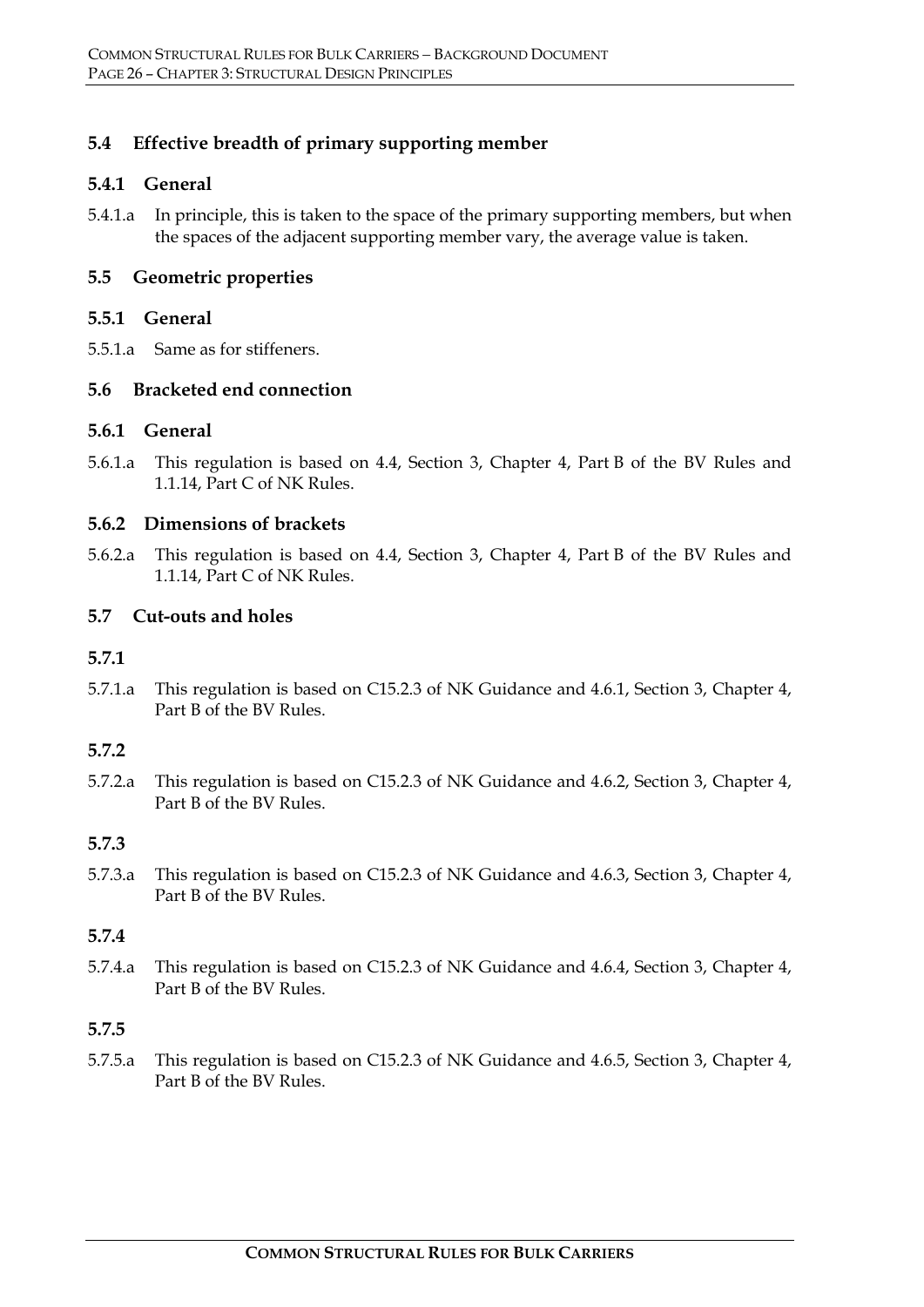# **6. DOUBLE BOTTOM**

#### **6.1 General**

#### **6.1.1 Double bottom extend**

6.1.1.a This is an installation requirement of double bottom based on the SOLAS Convention.

#### **6.1.2 Framing system**

6.1.2.a It is specified that the longitudinal framing system is mandatory for ships of length 120 m and greater.

#### **6.1.3 Height of double bottom**

6.1.3.a The regulation is based on Chapter 31 of Part C of NK Rules.

#### **6.1.4 Dimensions of double bottom**

6.1.4.a The regulation is base on C6.1.1-3 of NK Guidance.

#### **6.1.5 Docking**

6.1.5.a This regulation is based on 6.2.4 of Part C of NK Rules (including requirements for detailed arrangement). In CSR, however, since the requirements for arrangement varies according to the arrangement of blocks in the dock, detailed numerical values have not been specified.

#### **6.1.6 Continuity of strength**

6.1.6.a This is a general regulation related to continuity of strength. The thickness of the lowermost strake in the hopper tank has been increased considering the continuity with the inner bottom plating.

#### **6.1.7 Reinforcement**

6.1.7.a This regulation is based on 6.2.1, Part C, of the NK Rules.

#### **6.1.8 Manholes and lightening holes**

6.1.8.a This regulation is based on 6.1.2, Part C of the NK Rules.

#### **6.1.9 Air holes and drain holes**

6.1.9.a This regulation is based on 6.1.2, Part C of the NK Rules.

#### **6.1.10 Drainage of tank top**

6.1.10.a This regulation is based on 6.1.3, Part C of NK Rules.

#### **6.1.11 Striking plate**

6.1.11.a This regulation is based on 6.1.4, Part C of NK Rules.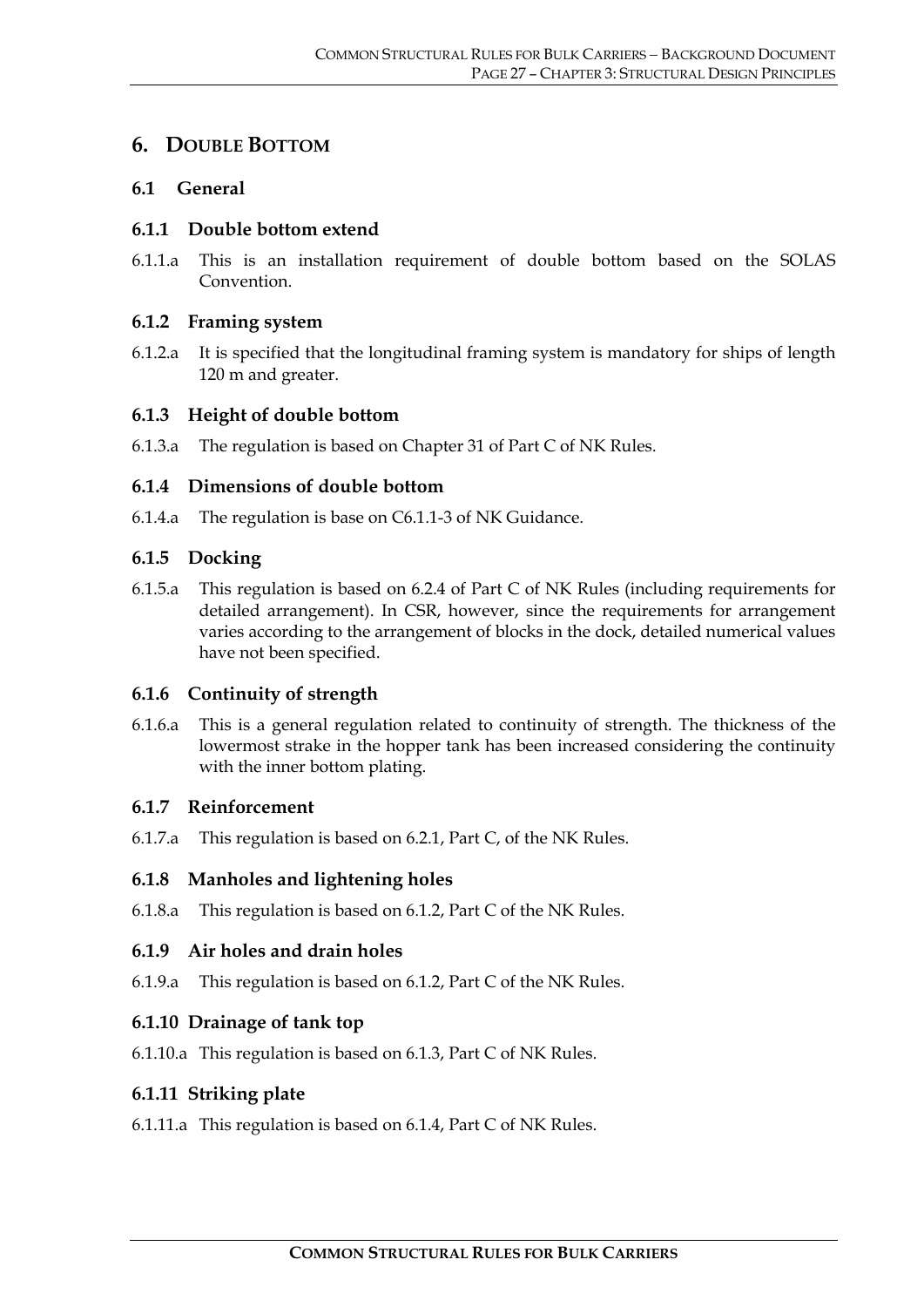### **6.1.12 Duct keel**

6.1.12.a The arrangement of girder plating has been revised referring to the actual arrangements in existing ships and the 31.2.2-5, Part C of NK Rules.

#### **6.2 Keel**

### **6.2.1**

6.2.1.a The width of one strake of the keel plate has been specified referring to the regulations of shear strake and bilge strake in 1.1.11, Part C of NK Rules.

### **6.3 Girders**

#### **6.3.1 Centre girder**

6.3.1.a This regulation is specified referring to the regulation of 31.2.2 and 6.2.1 of Part C of NK Rules.

### **6.3.2 Side girder**

6.3.2.a This regulation is specified referring to the regulation of 31.2.2 and 6.2.1 of Part C of NK Rules.

#### **6.3.3 Spacing**

6.3.3.a This regulation is specified referring to the regulation of 31.2.2 and 6.2.1 of Part C of NK Rules.

#### **6.4 Floors**

#### **6.4.1 Spacing**

6.4.1.a This regulation is specified referring to the regulation of 31.3.2 and 6.3.1 of Part C of NK Rules.

#### **6.4.2 Floors in way of transverse bulkheads**

6.4.2.a This regulation is specified referring to the regulation of 31.3.2 and 6.3.1 of Part C of NK Rules.

#### **6.4.3 Web stiffeners**

6.4.3.a This regulation is specified referring to the regulation of 31.3.2 and 6.3.1 of Part C of NK Rules.

#### **6.5 Bilge strake and bilge keel**

#### **6.5.1 Bilge strake**

6.5.1.a

#### **6.5.2 Bilge keel**

6.5.2.a Since a large number of comments from shipowners have been received about bilge keel and prevention of damage to its ends, it was decided that the material of the bilge keel should have the same strength as the bilge strake. Similar to long hatch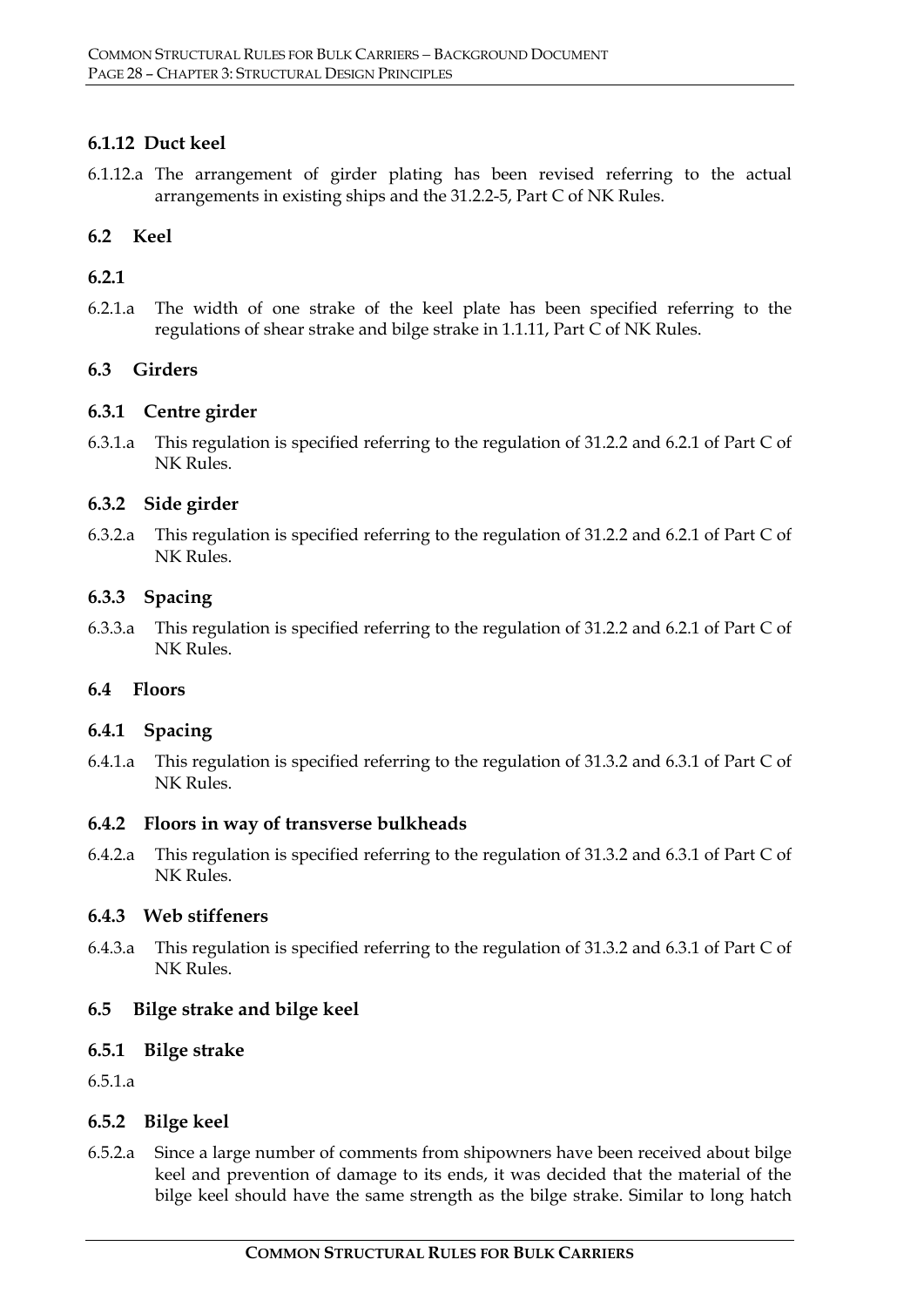side coamings of 0.15L specified in the IACS UR S6, if the length of the bilge keel is greater than 0.15L, the material of the bilge keel is required to be the same as that of the bilge strake.

# **7. DOUBLE SIDE STRUCTURE**

# **7.1 Application**

# **7.1.1**

7.1.1.a The framing system of double skin side structure was considered to be either longitudinal of transverse framing systems, and the application of each system has been specified.

# **7.2 Design principles**

# **7.2.1**

7.2.1.a If the double side skin part is to be used as a void space, and cargo of high density is to be carried in the cargo holds, then local loads are not presumed to act on the side structure of the cargo hold on the double skin side. Even in such cases, appropriate thickness exceeding the minimum thickness is considered necessary. As a conclusion, even if the double skin side part is a void space, it is treated as a ballast tank and assessment of local strength is specified. Corrosion addition for the actual service environment, that is, void space, is also specified.

# **7.3 Structural arrangement**

#### **7.3.1 General**

7.3.1.a In principle, continuity of structure similar to that in double bottom structure has been specified.

#### **7.3.2 Primary supporting member spacing**

7.3.2.a In principle, continuity of structure similar to that in double bottom structure has been specified.

# **7.3.3 Primary supporting member fitting**

7.3.3.a In principle, continuity of structure similar to that in double bottom structure has been specified.

#### **7.3.4 Transverse ordinary stiffeners**

7.3.4.a In principle, continuity of structure similar to that in double bottom structure has been specified.

#### **7.3.5 Longitudinal ordinary stiffeners**

7.3.5.a In principle, continuity of structure similar to that in double bottom structure has been specified.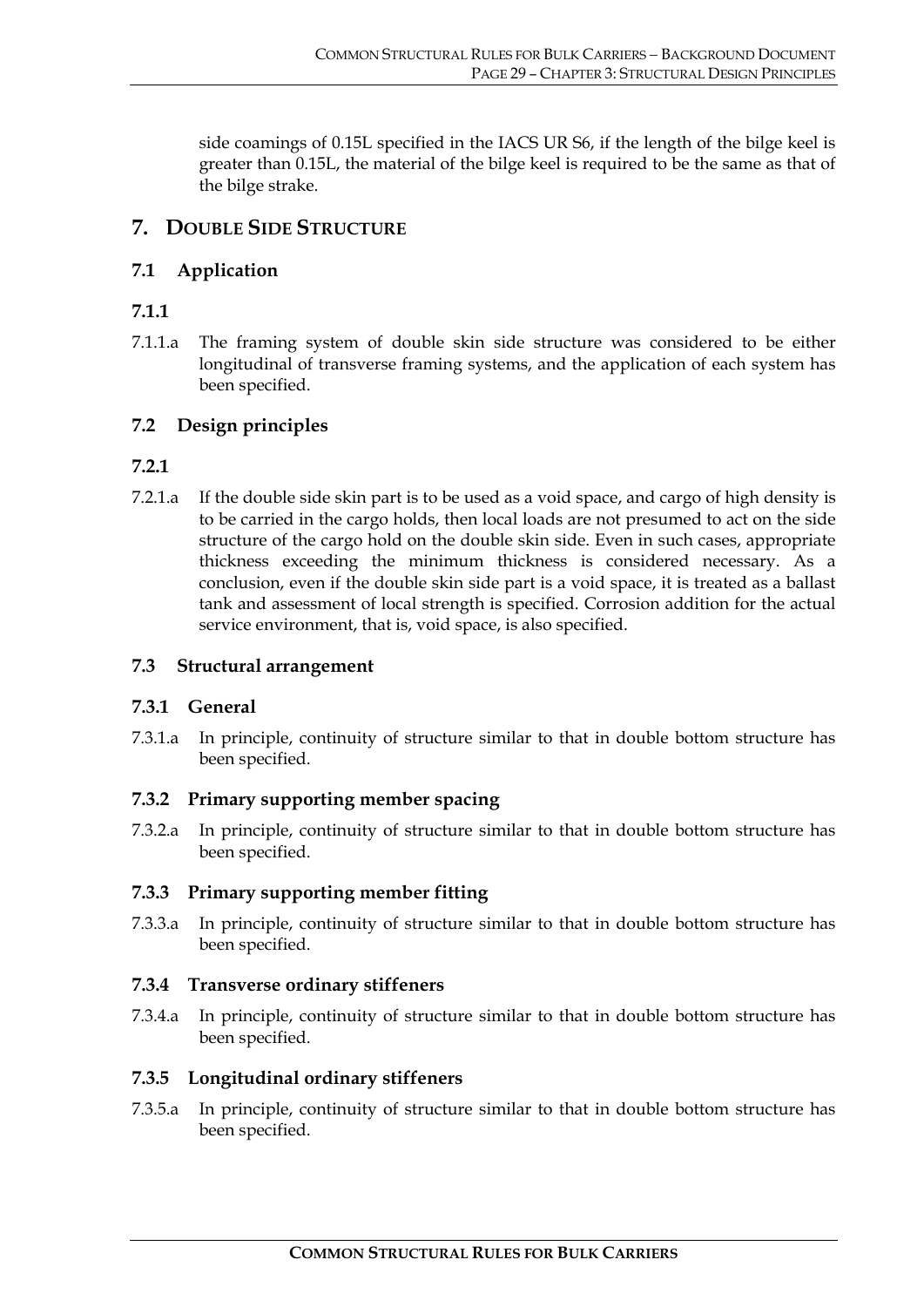#### **7.3.6 Sheer strake**

7.3.6.a In principle, continuity of structure similar to that in double bottom structure has been specified.

#### **7.3.7 Plating connection**

7.3.7.a In principle, continuity of structure similar to that in double bottom structure has been specified.

#### **7.4 Longitudinally framed double side**

### **7.4.1 General**

7.4.1.a In principle, continuity of structure similar to that in double bottom structure has been specified.

### **7.5 Transversely framed double side**

#### **7.5.1 General**

7.5.1.a The principle for the continuity of structure in case of strut connection has been specified.

### **8. SINGLE SIDE STRUCTURE**

#### **8.1 Application**

#### **8.1.1**

8.1.1.a Transverse framing system is used for the hold frames for stiffening the side structure. However, when web frames are installed or transverse girders are installed, the requirement of arrangement for primary supporting members is used.

#### **8.2 General arrangement**

#### **8.2.1**

8.2.1.a This regulation is specified referring to the regulation IACS UR S12 and considering the net scantlings approach.

#### **8.3 Side frames**

#### **8.3.1 General**

8.3.1.a This regulation is specified referring to the regulation IACS UR S12 and considering the net scantlings approach.

# **8.4 Upper and lower brackets**

# **8.4.1**

8.4.1.a This regulation is specified referring to the regulation IACS UR S12 and considering the net scantlings approach.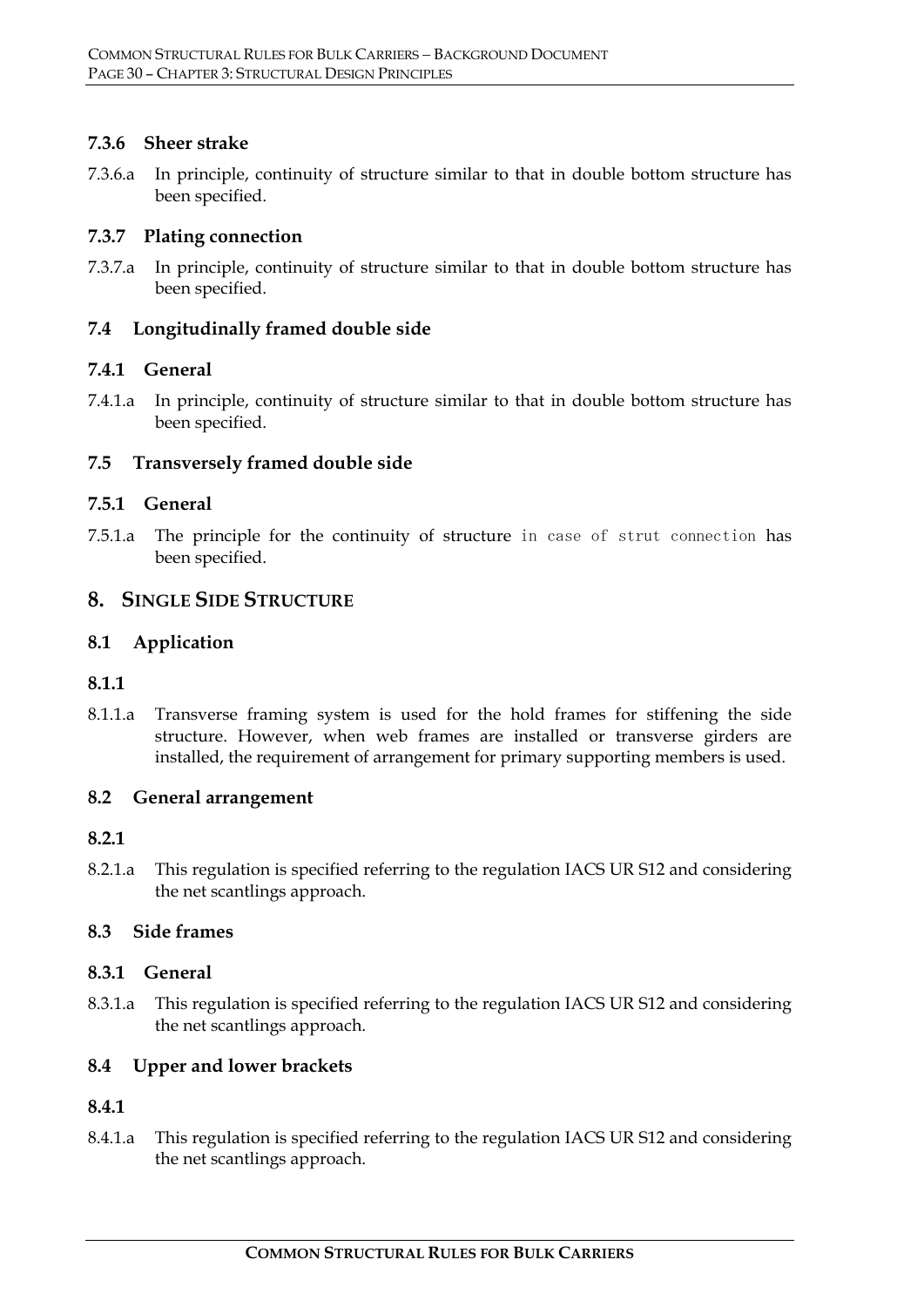# **8.4.2**

8.4.2.a This regulation is specified referring to the regulation IACS UR S12 and considering the net scantlings approach.

### **8.5 Tripping brackets**

### **8.5.1**

8.5.1.a This regulation is specified referring to the regulation IACS UR S12 and considering the net scantlings approach.

#### **8.6 Support structure**

#### **8.6.1**

8.6.1.a This regulation is specified referring to the regulation IACS UR S12 and considering the net scantlings approach.

# **9. DECK STRUCTURE**

### **9.1 Application**

#### **9.1.1**

9.1.1.a In principle, the topside tank structure is required to use the longitudinal framing system regardless of the length of the ship.

#### **9.2 General arrangement**

#### **9.2.1**

9.2.1.a The arrangement of girders of the topside tanks is specified here considering longitudinal strength, lateral loads, hatches, bulkhead positions and so on, and the spacing of the girders is specified referring to the existing arrangements.

#### **9.2.2**

9.2.2.a It is considered that for this topic, no information in addition to that shown in the Rules is necessary to explain the background.

#### **9.2.3 Deck between hatches**

9.2.3.a The deck structure between hatches, the so-called cross-deck structure, is required to use the transverse framing system, in principle, since in-plane compressive loads in the breadth direction of the ship transmitted from the side shell plating are dominant. Beams to which the rule "beams shall be supported by appropriate girders, and shall extend to the second longitudinal stiffener toward the bulwark from the hatch side girder" applies, are generally girders of the transverse framing system that do not fall under the scope of general stiffeners.

#### **9.2.4 Topside tank structures**

9.2.4.a The continuity of structure with transverse members has been specified. The transverse girder arrangement of topside tanks depends on the bulkhead arrangement and the arrangement of hatch coamings. For the girder arrangement in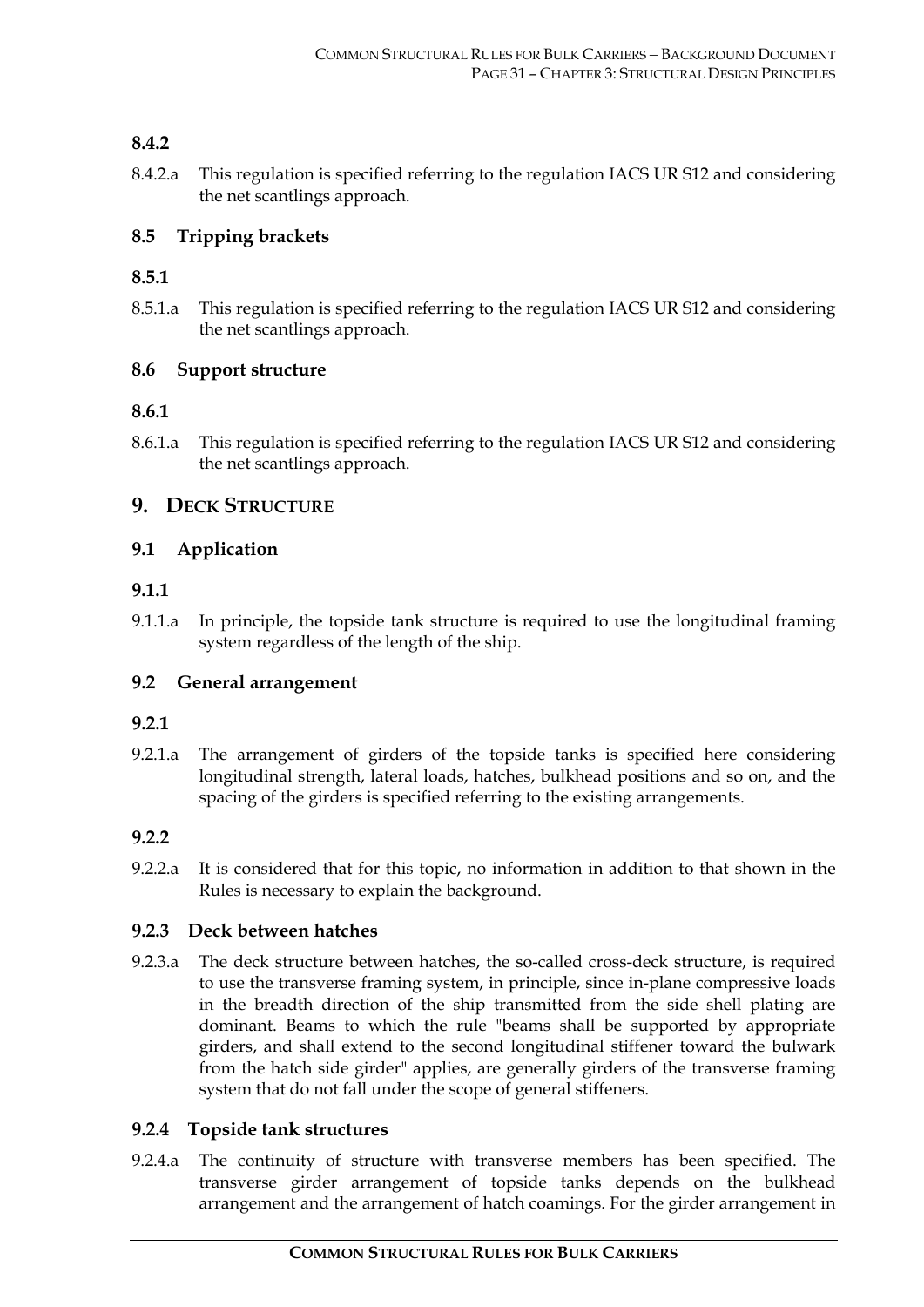a double side skin structure, the continuity with the double bottom structure is considered, and since all the transverse members are not installed in practice in the same plane, the installation of large brackets supporting the girders of the double skin side structure in the topside tanks has been approved.

#### **9.2.5 Stringer plate**

9.2.5.a The regulation for usage categories of steel in Section 1, Chapter 3 incorporating IACS UR S6 is for stringer plates in the region of 0.4L amidships. This regulation applies to the entire cargo region.

#### **9.2.6**

9.2.6.a The continuity of structure with bracket connection has been specified.

#### **9.2.7**

9.2.7.a General regulations for supporting structures fitted on the heavy equipment are specified.

#### **9.2.8**

9.2.8.a General regulations for supporting structures fitted on the heavy equipment are specified.

#### **9.2.9**

9.2.9.a General regulation for the discontinuity part such as ends and corners of deckhouses or superstructures are specified.

#### **9.2.10 Connection of hatch end beams with deck structures**

9.2.10.a

#### **9.2.11 Construction of deck plating**

9.2.11.a General regulation in order to stress concentration around the openings are specified.

#### **9.3 Longitudinally framed deck**

#### **9.3.1 General**

9.3.1.a Regulations related to continuity of strength in longitudinal framing systems are specified.

#### **9.4 Transversely framed deck**

#### **9.4.1 General**

9.4.1.a Regulations related to continuity of strength in transverse framing systems are specified.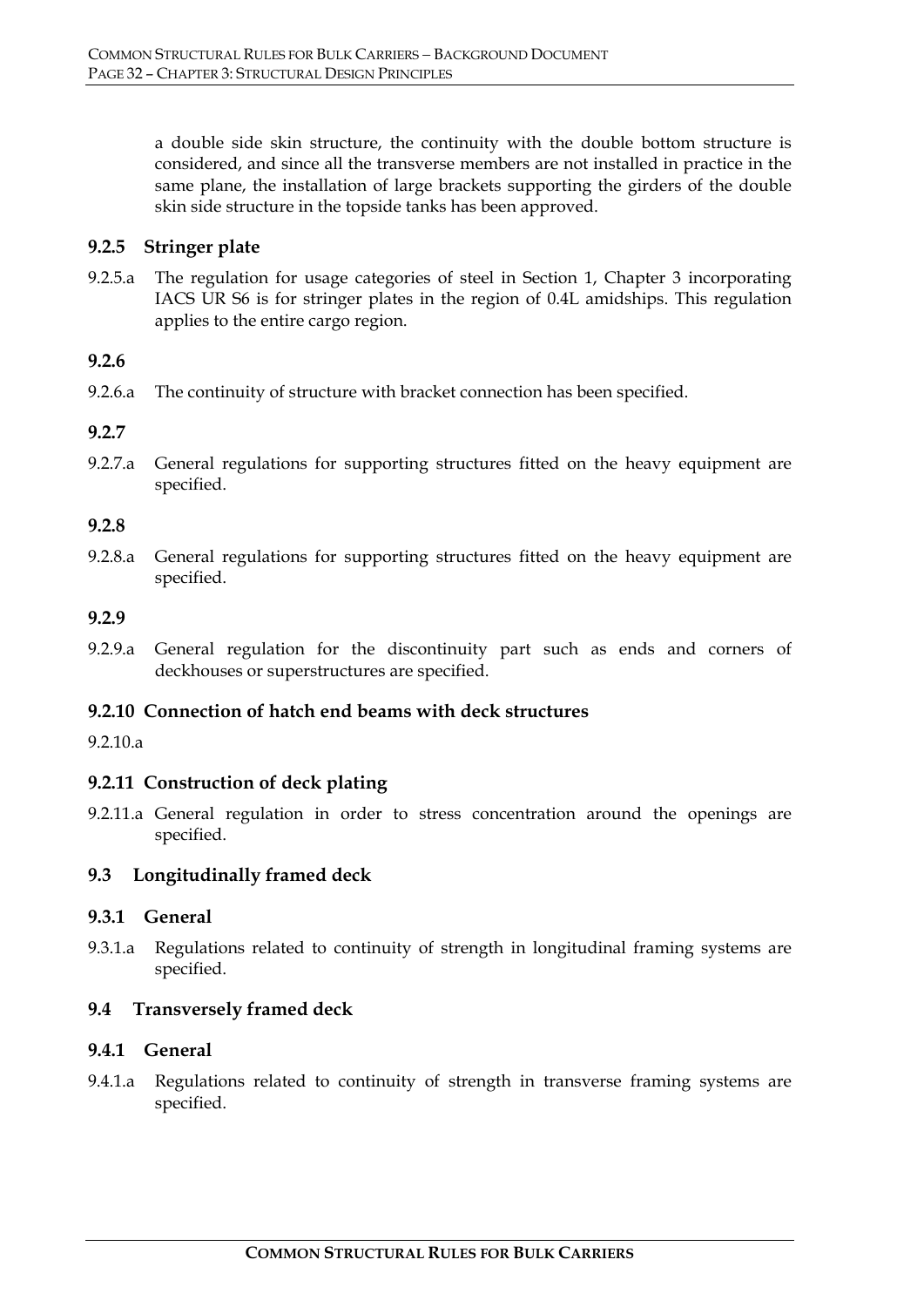#### **9.5 Hatch supporting structures**

#### **9.5.1**

9.5.1.a Regulations related to continuity of strength of hatch supporting structures are specified.

#### **9.5.2**

9.5.2.a Regulations related to continuity of strength of hatch supporting structures are specified.

#### **9.5.3**

9.5.3.a Regulations related to continuity of strength of hatch supporting structures are specified.

#### **9.5.4**

9.5.4.a Regulations related to continuity of strength of hatch supporting structures are specified.

#### **9.6 Openings in the strength deck**

#### **9.6.1 General**

9.6.1.a This regulation is based on 6.1.1, Section 6, Chapter 4, Part B of the BV Rules.

#### **9.6.2 Small opening location**

9.6.2.a This regulation is based on 6.1., Section 6, Chapter 4, Part B of the BV Rules.

#### **9.6.3 Corner of hatchways**

9.6.3.a This regulation is based on 6.2., Section 6, Chapter 4, Part B of the BV Rules.

#### **10. BULKHEAD STRUCTURE**

#### **10.1 Application**

#### **10.1.1**

10.1.1.a This regulation is applicable to longitudinal bulkheads also considering double skin side structure.

#### **10.1.2 Plane bulkheads**

10.1.2.a The type of bulkhead structure is described, based on 1.1.2, Section 7, Chapter 4, Part B of the BV Rules.

#### **10.2 General**

#### **10.2.1**

10.2.1.a This regulation is based on 1.2.7, Section 7, Chapter 4, Part B of the BV Rules. However, although this regulation applies to longitudinal bulkheads in the original document, generally the lateral loads considered in the lower part of the bulkhead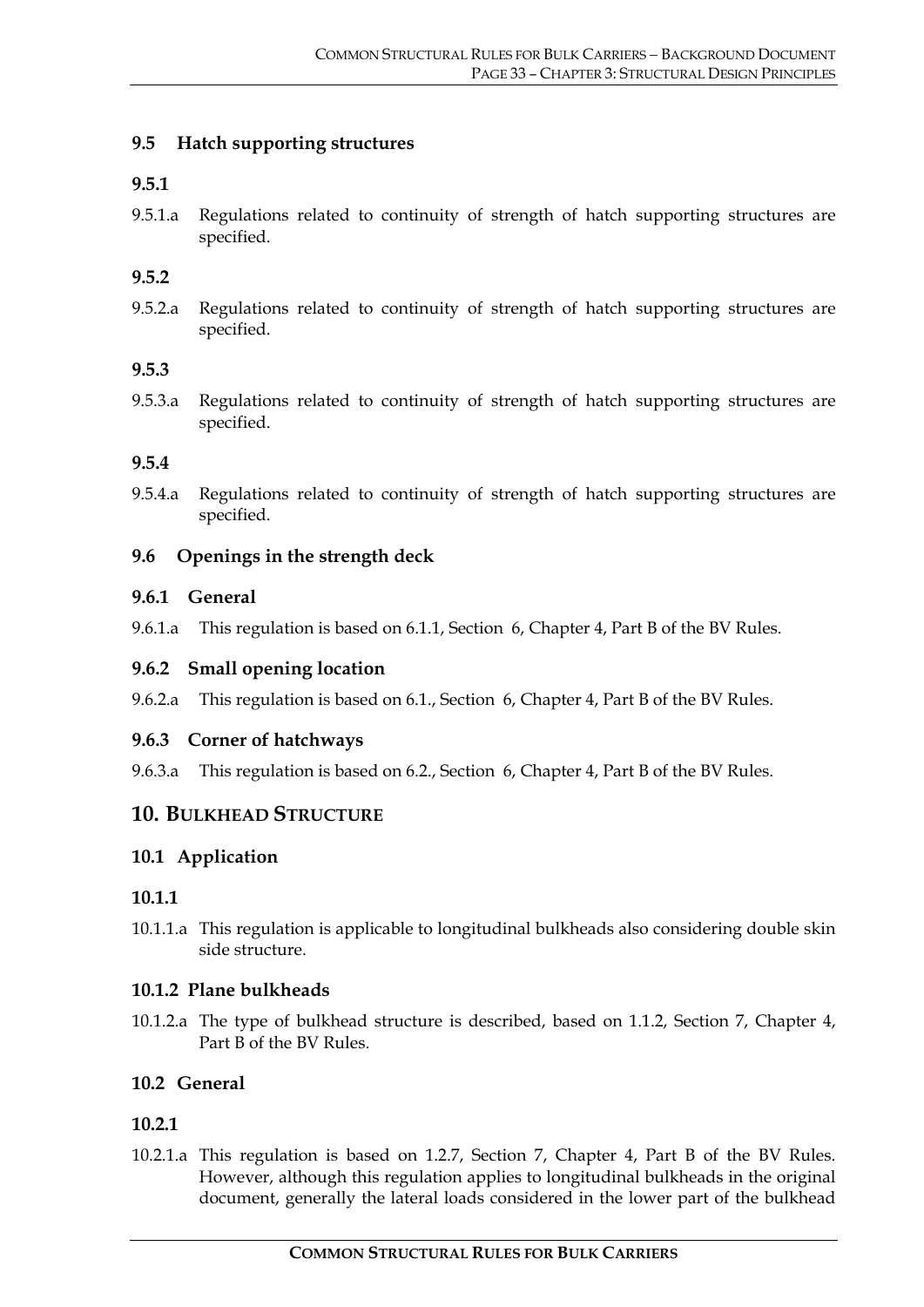are greater than the loads on the upper part of the bulkhead, therefore, this regulation applies to all the bulkheads.

# **10.2.2**

10.2.2.a This regulation is based on 2.1.6, Section 7, Chapter 4, Part B of the BV Rules.

# **10.3 Plane bulkheads**

# **10.3.1 General**

10.3.1.a In principle, this regulation is based on the regulations 2.1.1 to 2.1.5, Section 7, Chapter 4, Part B of the BV Rules.

# **10.3.2 End connection of ordinary stiffeners**

10.3.2.a This regulation is based on the regulations 2.2.1 and 2.2.2, Section 7, Chapter 4, Part B of the BV Rules.

# **10.3.3 Sniped end of ordinary stiffener**

10.3.3.a This regulation is based on the regulation 2.2.4, Section 7, Chapter 4, Part B of the BV Rules.

# **10.3.4 Bracketed ordinary stiffeners**

10.3.4.a In principle, this regulation is based on the regulations 2.3.1 and 2.3.2, Section 7, Chapter 4, Part B of the BV Rules.

# **10.4 Corrugated bulkheads**

# **10.4.1 General**

10.4.1.a CSR requires that strength assessment of primary supporting members be performed based on the direct strength calculation, and also requires hull girder ultimate strength and fatigue strength assessment to be performed for ships of length 150 m and greater. This regulation also covers strength requirements during flooding of IACS UR S17, S18, S20, and also IACS URS25 specified for ships of 150 m and greater. These applications are considered for consistent treatment. The treatment of stools in corrugated bulkheads considering construction that is more robust than used currently, has been made more stringent by application of the regulations for ships of length 190 m and greater in UR S18 to ships of length 150 m and greater.

# **10.4.2 Construction**

10.4.2.a In principle, this regulation is based on IACS UR S18.

# **10.4.3 Actual section modulus of corrugations**

10.4.3.a In principle, this regulation is based on IACS UR S18.

# **10.4.4 Span of corrugations**

10.4.4.a In principle, this regulation is based on IACS UR S18.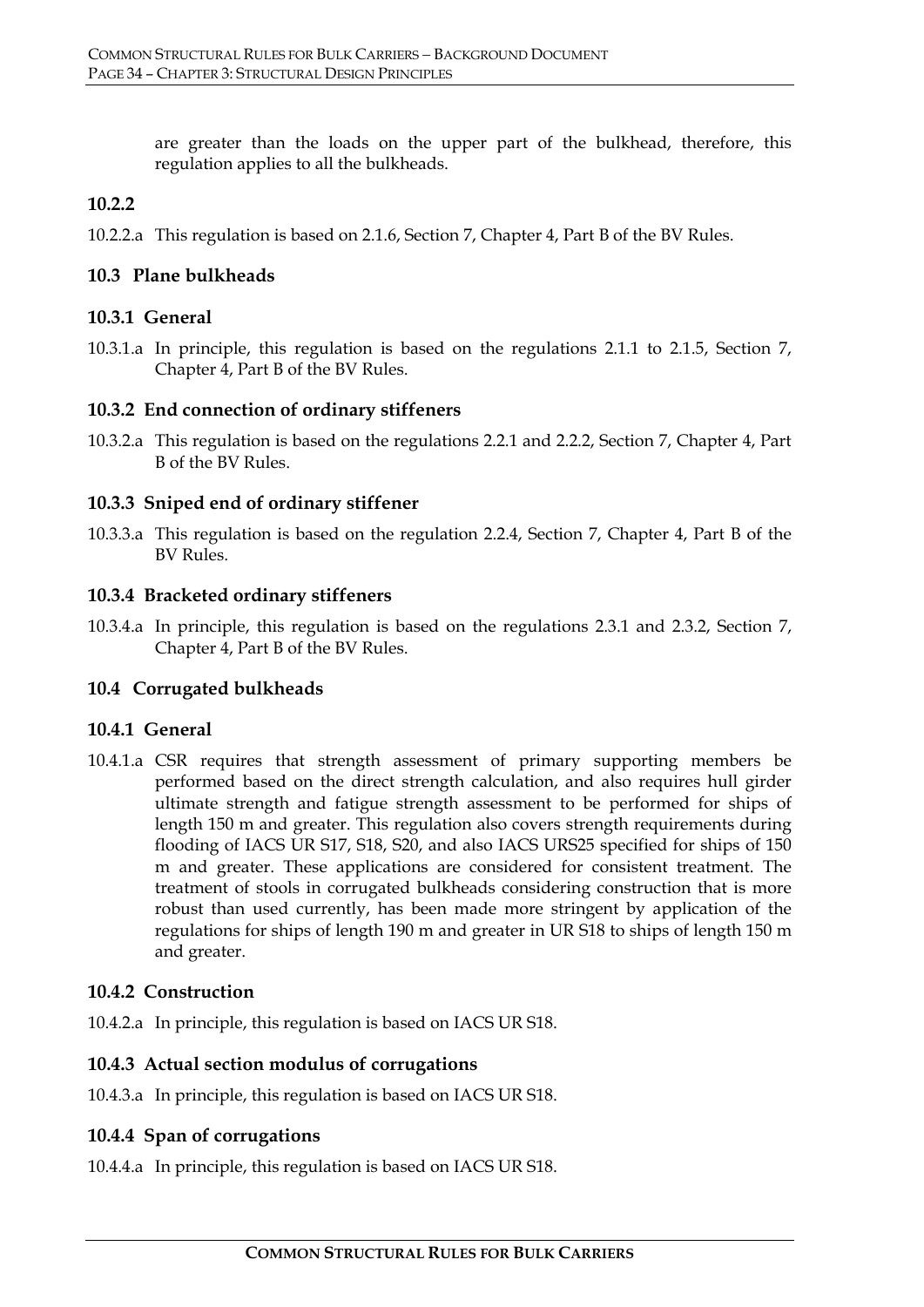#### **10.4.5 Structural arrangement**

10.4.5.a In principle, this regulation is based on IACS UR S18.

### **10.4.6 Bulkhead stools**

10.4.6.a In principle, this regulation is based on IACS UR S18.

#### **10.4.7 Lower stool**

10.4.7.a In principle, this regulation is based on IACS UR S18.

### **10.4.8 Upper stool**

10.4.8.a In principle, this regulation is based on IACS UR S18.

### **10.4.9 Alignment**

10.4.9.a In principle, this regulation is based on IACS UR S18.

# **10.4.10 Effective width of the compression flange**

10.4.10.a In principle, this regulation is based on IACS UR S18.

### **10.4.11 Effective shedder plates**

10.4.11.a In principle, this regulation is based on IACS UR S18.

### **10.4.12 Effective gusset plates**

10.4.12.a In principle, this regulation is based on IACS UR S18.

# **10.4.13 Section modulus at the lower end of corrugations**

10.4.13.a In principle, this regulation is based on IACS UR S18.

# **10.4.14 Section modulus at sections other than the lower end of corrugations**

10.4.14.a In principle, this regulation is based on IACS UR S18.

#### **10.4.15 Shear area**

10.4.15.a In principle, this regulation is based on IACS UR S18.

# **10.5 Non-tight bulkheads**

# **10.5.1 Non-tight bulkheads not acting as pillars**

10.5.1.a This regulation is based on 4.1.1, Section 7, Chapter 4, Part B of the BV Rules.

# **10.5.2 Non-tight bulkheads acting as pillars**

10.5.2.a This regulation is based on 4.2, Section 7, Chapter 4, Part B of the BV Rules.